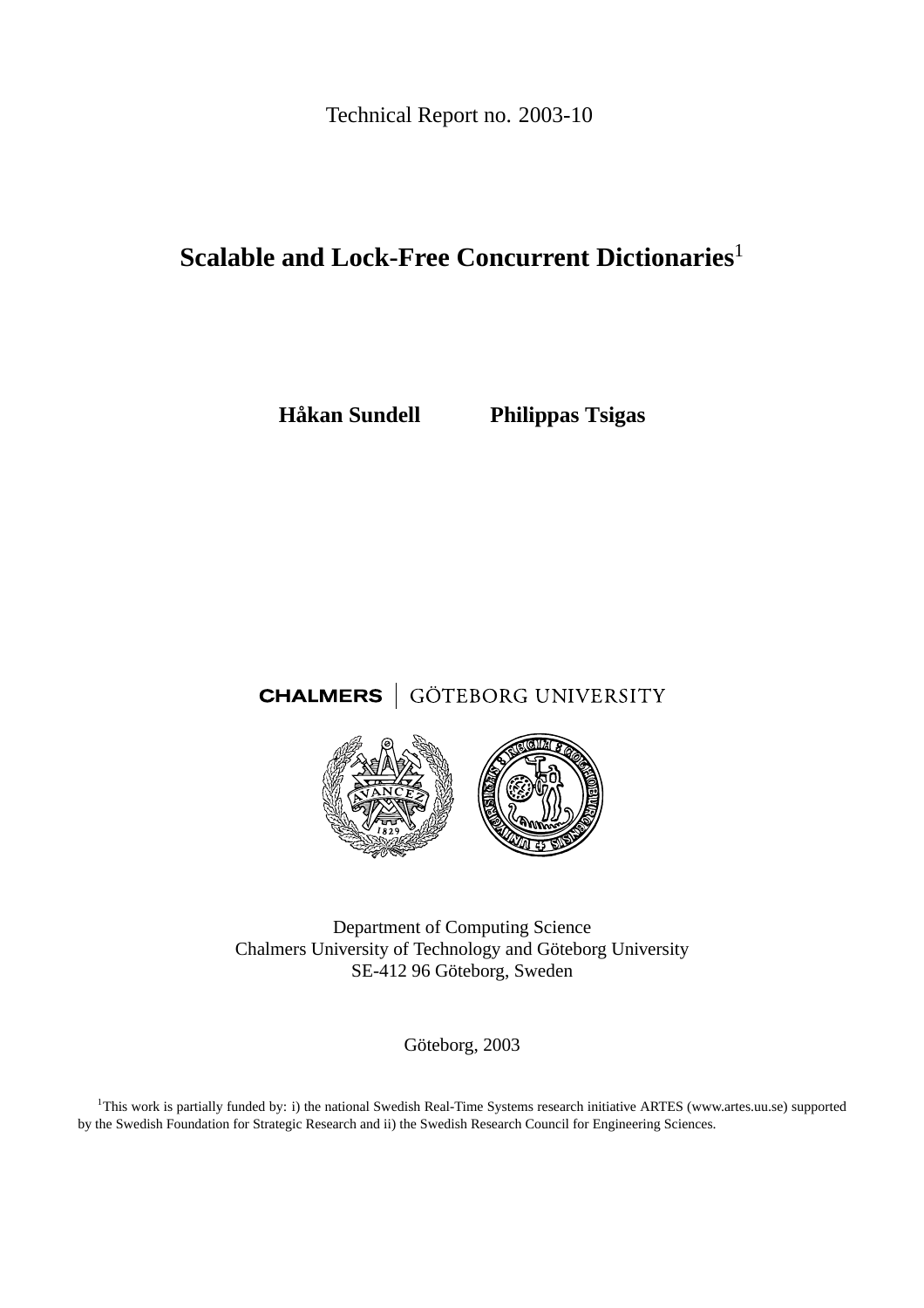

Technical Report in Computing Science at Chalmers University of Technology and Göteborg University

Technical Report no. 2003-10 ISSN: 1650-3023

Department of Computing Science Chalmers University of Technology and Göteborg University SE-412 96 Göteborg, Sweden

Göteborg, Sweden, 2003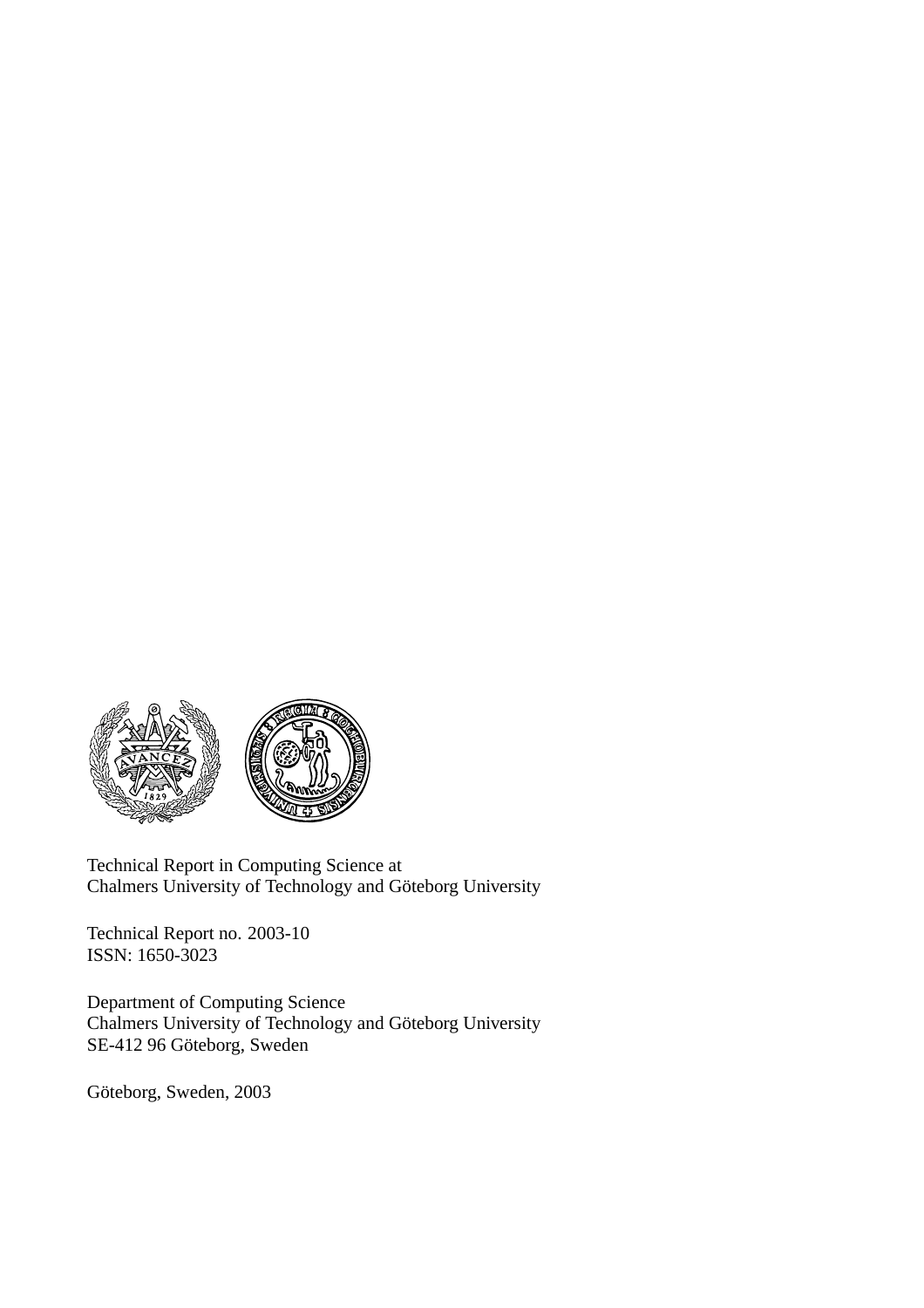#### **Abstract**

*We present an efficient and practical lock-free implementation of a concurrent dictionary that is suitable for both fully concurrent (large multi-processor) systems as well as pre-emptive (multi-process) systems. Many algorithms for concurrent dictionaries are based on mutual exclusion. However, mutual exclusion causes blocking which has several drawbacks and degrades the system's overall performance. Non-blocking algorithms avoid blocking, and are either lock-free or wait-free. Our algorithm is based on the randomized sequential list structure called Skiplist, and implements the full set of operations on a dictionary that is suitable for practical settings. In our performance evaluation we compare our algorithm with the most efficient nonblocking implementation of dictionaries known. The experimental results clearly show that our algorithm outperforms the other lock-free algorithm for dictionaries with realistic sizes, both on fully concurrent as well as pre-emptive systems.*

# **1 Introduction**

Dictionaries (also called sets) are fundamental data structures. From the operating system level to the user application level, they are frequently used as basic components.

Consequently, the design of efficient implementations of dictionaries is a research area that has been extensively researched. A dictionary supports five operations, the *Insert*, the  $FindKey$ , the  $DeleteKey$ , the  $FindValue$  and the  $DeleteValue$  operation. The abstract definition of a dictionary is a set of key-value pairs, where the key is an unique integer associated with a value. The *Insert* operation inserts a new key-value pair into the dictionary and the  $FindKey/DeleteKey$  operation finds/removes and returns the value of the key-value pair with the specified key that was in the dictionary. The  $FindValue/DeleteValue$ operation finds/removes and returns the key of the key-value pair with the specified value that was in the dictionary.

To ensure consistency of a shared data object in a concurrent environment, the most common method is to use mutual exclusion, i.e. some form of locking. Mutual exclusion degrades the system's overall performance [12] as it causes blocking, i.e. other concurrent operations can not make any progress while the access to the shared resource is blocked by the lock. Using mutual exclusion can also cause deadlocks, priority inversion (which can be solved efficiently on uni-processors [11] with the cost of more difficult analysis, although not as efficient on multiprocessor systems [10]) and even starvation.

To address these problems, researchers have proposed

non-blocking algorithms for shared data objects. Nonblocking methods do not involve mutual exclusion, and therefore do not suffer from the problems that blocking can cause. Non-blocking algorithms are either lock-free or wait-free. Lock-free implementations guarantee that regardless of the contention caused by concurrent operations and the interleaving of their sub-operations, always at least one operation will progress. However, there is a risk for starvation as the progress of other operations could cause one specific operation to never finish. This is although different from the type of starvation that could be caused by blocking, where a single operation could block every other operation forever, and cause starvation of the whole system. Wait-free [4] algorithms are lock-free and moreover they avoid starvation as well, in a wait-free algorithm every operation is guaranteed to finish in a limited number of steps, regardless of the actions of the concurrent operations. Nonblocking algorithms have been shown to be of big practical importance [15, 16], and recently NOBLE, which is a nonblocking inter-process communication library, has been introduced [13].

There exist several algorithms and implementations of concurrent dictionaries. The majority of the algorithms are lock-based, constructed with either a single lock on top of a sequential algorithm, or specially constructed algorithms using multiple locks, where each lock protects a small part of the shared data structure. However, most lock-based algorithms [2] are based on the theoretical PRAM model which is shown to be unrealistic [1]. As the search complexity of a dictionary is significant, most algorithms are based on tree or heap structures as well as tree-like structures as the Skiplist [9]. Previous non-blocking dictionaries are though based on arrays or ordered lists as done by Valois [17]. The path using concurrent ordered lists has been improved by Harris [3], and lately [6] presented a significant improvement by using a new memory management method [7]. However, Valois [17] presented an incomplete idea of how to design a concurrent Skiplist.

One common problem with many algorithms for concurrent dictionaries is the lack of precise defined semantics of the operations. Previously known non-blocking dictionaries only implements a limited set of operations, disregarding the  $FindValue$  and  $DeleteValue$  operations. It is also seldom that the correctness with respect to concurrency is proved, using a strong property like linearizability [5].

In this paper we present a lock-free algorithm of a concurrent dictionary that is designed for efficient use in both pre-emptive as well as in fully concurrent environments. Inspired by the incomplete attempt by Valois [17], the algorithm is based on the randomized Skiplist [9] data structure. It is also implemented using common synchronization primitives that are available in modern systems. The algorithm is described in detail later in this paper, and the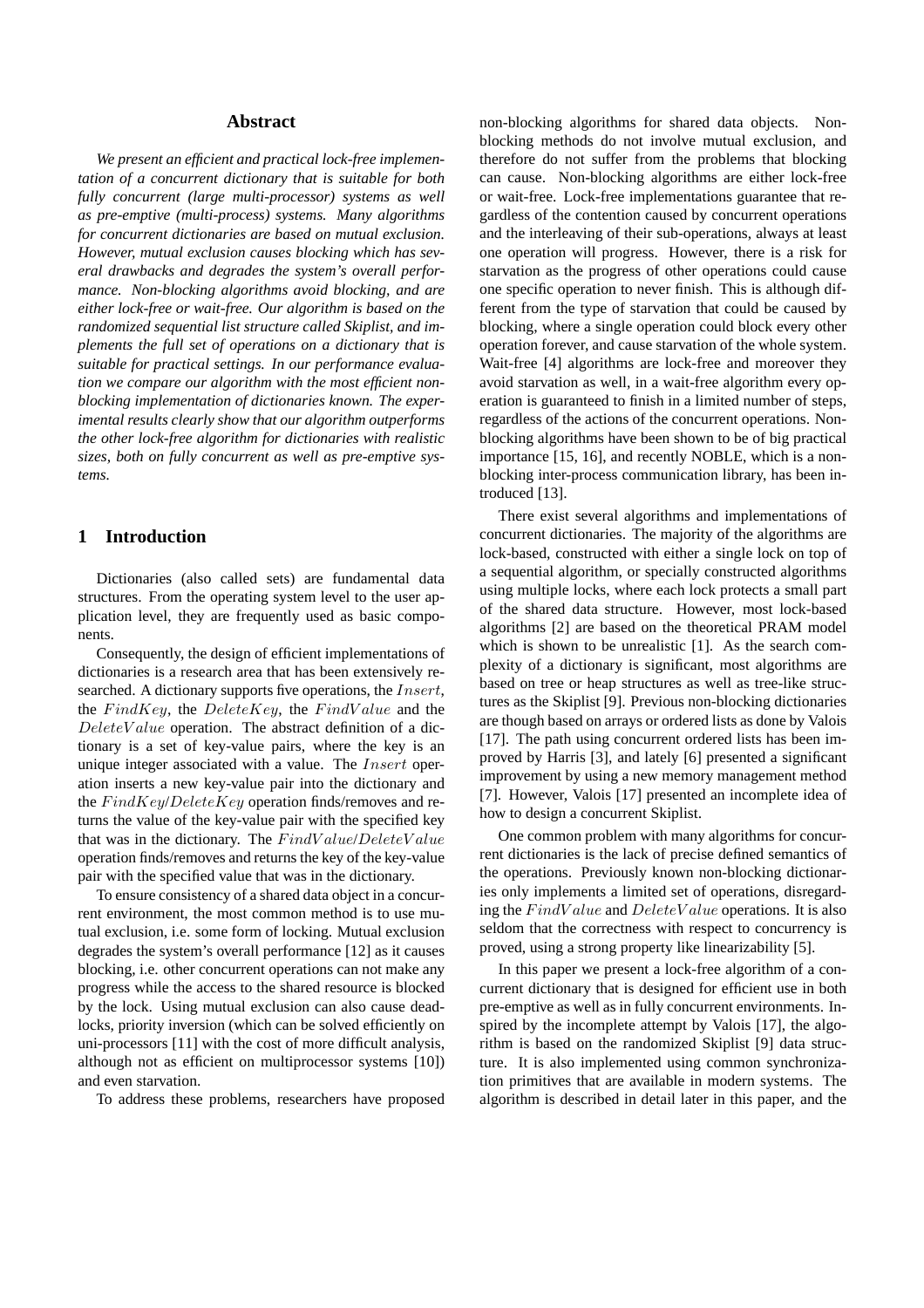

**Figure 1. Example of a Hash Table with Dictionaries as branches.**

aspects concerning the underlying lock-free memory management are also presented. The precise semantics of the operations are defined and we give a proof that our implementation is lock-free and linearizable.

Concurrent dictionaries are often used as building blocks for concurrent hash tables, where each branch (or bucket) of the hash table is represented by a dictionary. In an optimal setting, the average size of each branch is comparably low, i.e. less than 10 nodes, as in [6]. However, in practical settings the average size of each branch can vary significantly. For example, a hash table can be used to represent the words of a book, where each branch contains the words that begin with a certain letter, as in Figure 1. Therefore it is not unreasonable to expect dictionaries with sizes of several thousands nodes.

We have performed experiments that compare the performance of our algorithm with one of the most efficient implementations of non-blocking dictionaries known [6]. As the previous algorithm did not implement the full set of operations of our dictionary, we also performed experiments with the full set of operations, compared with a simple lock-based Skiplist implementation. Experiments were performed on three different platforms, consisting of a multiprocessor system using different operating systems and equipped with either 2 or 64 processors. Our results show that our algorithm outperforms the other lock-free implementation with realistic sizes and number of threads, in both highly pre-emptive as well as in fully concurrent environments.

The rest of the paper is organized as follows. In Section 2 we define the properties of the system that our implementation is aimed for. The actual algorithm is described in Section 3. In Section 4 we define the precise semantics for the operations on our implementations, as well showing correctness by proving the lock-free and linearizability property. The experimental evaluation that shows superior performance for our implementation is presented in Section 5. We conclude the paper with Section 6.



**Figure 2. Shared Memory Multiprocessor System Structure**

# **2 System Description**

A typical abstraction of a shared memory multiprocessor system configuration is depicted in Figure 2. Each node of the system contains a processor together with its local memory. All nodes are connected to the shared memory via an interconnection network. A set of cooperating tasks is running on the system performing their respective operations. Each task is sequentially executed on one of the processors, while each processor can serve (run) many tasks at a time. The co-operating tasks, possibly running on different processors, use shared data objects built in the shared memory to co-ordinate and communicate. Tasks synchronize their operations on the shared data objects through sub-operations on top of a cache-coherent shared memory. The shared memory may not though be uniformly accessible for all nodes in the system; some processors can have slower access than the others.

# **3 Algorithm**

The algorithm is an extension and modification of the parallel Skiplist data structure presented in [14]. The sequential Skiplist data structure which was invented by Pugh [9], uses randomization and has a probabilistic time complexity of  $O(\log N)$  where N is the maximum number of elements in the list. The data structure is basically an ordered list with randomly distributed short-cuts in order to improve search times, see Figure 3. The maximum height (i.e. the maximum number of next pointers) of the data structure is  $log N$ . The height of each inserted node is randomized geometrically in the way that 50% of the nodes should have height 1, 25% of the nodes should have height 2 and so on. To use the data structure as a dictionary, every node contains a key and its corresponding value. The nodes are ordered in respect of key (which has to be unique for each node), the nodes with lowest keys are located first in the list. The fields of each node item are described in Figure 6 as it is used in this implementation. In all code figures in this section, arrays are indexed starting from 0.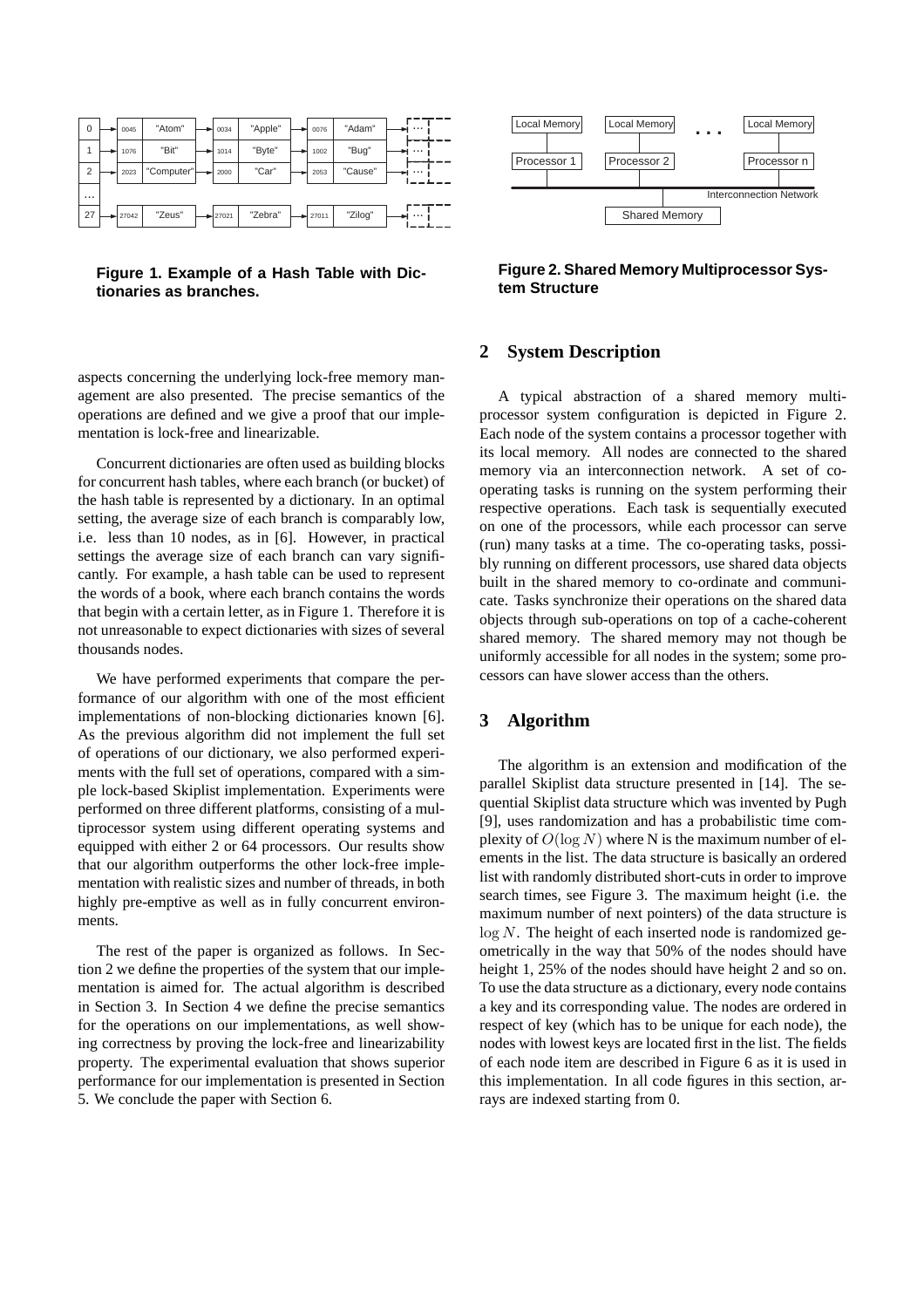

**Figure 3. The Skiplist data structure with 5 nodes inserted.**



**Figure 4. Concurrent insert and delete operation can delete both nodes.**

In order to make the Skiplist construction concurrent and non-blocking, we are using three of the standard atomic synchronization primitives, Test-And-Set (TAS), Fetch-And-Add (FAA) and Compare-And-Swap (CAS). Figure 5 describes the specification of these primitives which are available in most modern platforms.

#### **3.1 Memory Management**

As we are concurrently (with possible preemptions) traversing nodes that will be continuously allocated and reclaimed, we have to consider several aspects of memory management. No node should be reclaimed and then later re-allocated while some other process is traversing this node. This can be solved for example by careful reference counting. We have selected the lock-free memory management scheme invented by Valois [17] and corrected by Michael and Scott [8], which makes use of the FAA and CAS atomic synchronization primitives.

To insert or delete a node from the list we have to change the respective set of next pointers. These have to be changed consistently, but not necessary all at once. Our solution is to have additional information on each node about its deletion (or insertion) status. This additional information will guide the concurrent processes that might traverse into one partially deleted or inserted node. When we have changed all necessary next pointers, the node is fully deleted or inserted.

One problem, that is general for non-blocking implementations that are based on the linked-list structure, arises when inserting a new node into the list. Because of the linked-list structure one has to make sure that the previous node is not about to be deleted. If we are changing the next **function** TAS(value:**pointer to word**):**boolean atomic do if** \*value=0 **then**  $*$ value:=1: **return true**; **else return false**;

**procedure** FAA(address:**pointer to word**, number:**integer**) **atomic do** \*address := \*address + number;

**function** CAS(address:**pointer to word**, oldvalue:**word** , newvalue:**word**):**boolean atomic do if** \*address = oldvalue **then** \*address := newvalue; **return true**; **else return false**;

# **Figure 5. The Test-And-Set (TAS), Fetch-And-Add (FAA) and Compare-And-Swap (CAS) atomic primitives.**

pointer of this previous node atomically with CAS, to point to the new node, and then immediately afterwards the previous node is deleted - then the new node will be deleted as well, as illustrated in Figure 4. There are several solutions to this problem. One solution is to use the CAS2 operation as it can change two pointers atomically, but this operation is not available in any existing multiprocessor system. A second solution is to insert auxiliary nodes [17] between each two normal nodes, and the latest method introduced by Harris [3] is to use one bit of the pointer values as a deletion mark. On most modern 32-bit systems, 32-bit values can only be located at addresses that are evenly dividable by 4, therefore bits 0 and 1 of the address are always set to zero. The method is then to use the previously unused bit 0 of the next pointer to mark that this node is about to be deleted, using CAS. Any concurrent *Insert* operation will then be notified about the deletion, when its CAS operation will fail.

Another memory management issue is how to dereference pointers safely. If we simply de-reference the pointer, it might be that the corresponding node has been reclaimed before we could access it. It can also be that bit 0 of the pointer was set, thus marking that the node is deleted, and therefore the pointer is not valid. The following functions are defined for safe handling of the memory management:

#### **function** MALLOC\_NODE():**pointer to** Node

**function** READ\_NODE(address:**pointer to pointer to** Node) :**pointer to** Node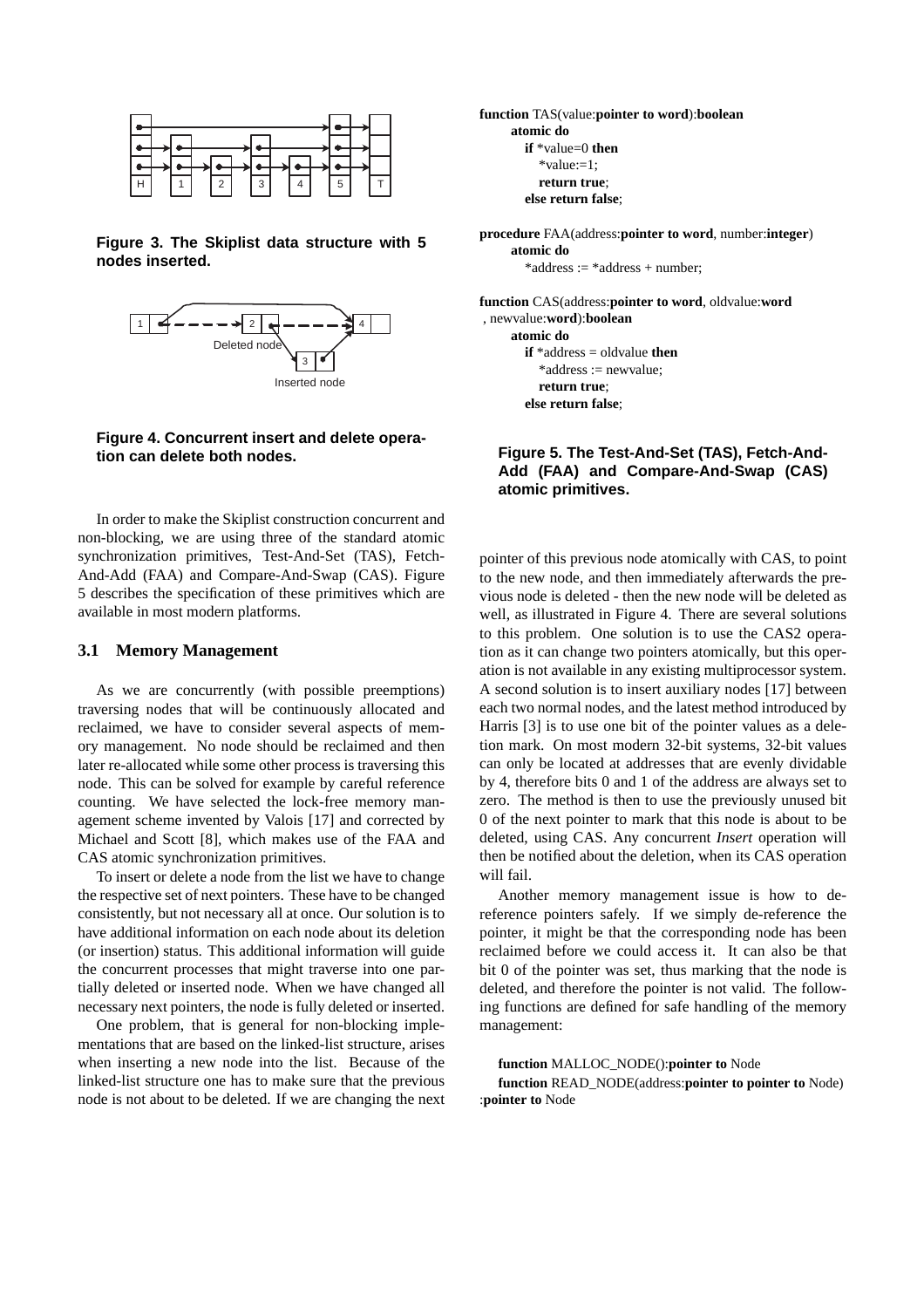| structure Node                                                                          |                                                                       | S7               | *last:=HelpDelete(*last,level);                                                                                               |
|-----------------------------------------------------------------------------------------|-----------------------------------------------------------------------|------------------|-------------------------------------------------------------------------------------------------------------------------------|
|                                                                                         | key, level, validLevel, version: integer                              | S8               | $node1:=*last;$                                                                                                               |
|                                                                                         | value : pointer to word                                               | S9               | else if $node2 \text{.} key \geq key$ then                                                                                    |
|                                                                                         | next[level], prev: pointer to Node                                    | S10              | COPY_NODE(node1);                                                                                                             |
|                                                                                         |                                                                       | S <sub>11</sub>  | if (node1.validLevel>level or node1=*last or node1=stop)                                                                      |
| // Global variables<br>head,tail: pointer to Node                                       |                                                                       | S <sub>12</sub>  | and node1.key <key and="" node1.key<math="">\geq(*last).key then<br/>if node1.validLevel <level td="" then<=""></level></key> |
|                                                                                         |                                                                       | S <sub>13</sub>  |                                                                                                                               |
| // Local variables (for all functions/procedures)                                       |                                                                       | S14              | RELEASE_NODE(node1);<br>node1:=COPY_NODE(*last);                                                                              |
| node1,node2,newNode,savedNodes[maxlevel+1]: pointer to Node                             |                                                                       | S15              | node2:=ScanKey(&node1,level,key);                                                                                             |
| prev, last, stop: pointer to Node<br>key1, key2, step, jump, version, version2: integer |                                                                       | S16              | RELEASE_NODE(node2);                                                                                                          |
|                                                                                         |                                                                       | S17              | return node1;                                                                                                                 |
| function CreateNode(level:integer, key:integer,                                         |                                                                       | S18              | RELEASE_NODE(node1);                                                                                                          |
|                                                                                         | value: pointer to word): pointer to Node                              | S <sub>19</sub>  | stop:=node1;                                                                                                                  |
| C1                                                                                      | node:=MALLOC_NODE();                                                  | S <sub>20</sub>  | if IS_MARKED((*last).value) then                                                                                              |
| C2                                                                                      | node.prev:=NULL;                                                      | S <sub>21</sub>  | *last:=HelpDelete(*last,level);                                                                                               |
| C <sub>3</sub>                                                                          | node.validLevel:=0;                                                   | S <sub>22</sub>  | $node1:=*last;$                                                                                                               |
| C4                                                                                      | node.level:=level;                                                    | S <sub>2</sub> 3 | else if $node2(key_{\geq}(*last).key$ then                                                                                    |
| C <sub>5</sub>                                                                          | node.key:=key;                                                        | S <sub>24</sub>  | $node1:=node2;$                                                                                                               |
| C6                                                                                      | node.value:=value;                                                    | S <sub>25</sub>  | else                                                                                                                          |
| C7                                                                                      | return node;                                                          | S <sub>26</sub>  | if $IS\_MARKED((*last).value)$ then                                                                                           |
|                                                                                         |                                                                       | S <sub>27</sub>  | *last:=HelpDelete(*last,level);                                                                                               |
|                                                                                         | procedure ReleaseReferences(node:pointer to Node)                     | S <sub>28</sub>  | $node1:=*last;$                                                                                                               |
| R1                                                                                      | node.validLevel:=0;                                                   |                  |                                                                                                                               |
| R <sub>2</sub>                                                                          | if node.prev then                                                     |                  | function Insert(key:integer, value:pointer to word):boolean                                                                   |
| R <sub>3</sub>                                                                          | prev:=node.prev;                                                      | 11               | Choose level randomly according to the Skiplist distribution                                                                  |
| R4                                                                                      | node.prev:=NULL;                                                      | I2               | newNode:=CreateNode(level,key,value);                                                                                         |
| R <sub>5</sub>                                                                          | RELEASE_NODE(prev);                                                   | I3               | COPY_NODE(newNode);                                                                                                           |
|                                                                                         |                                                                       | I <sub>4</sub>   | savedNodes[maxLevel]:=head;                                                                                                   |
|                                                                                         | function ReadNext(node1:pointer to pointer to Node, level:integer) I5 |                  | for i:= $maxLevel-1$ to 0 step -1 do                                                                                          |
| :pointer to Node                                                                        |                                                                       | I6               | savedNodes[i]:=SearchLevel(&savedNodes[i+1],i,key);                                                                           |
| N1.                                                                                     | if IS_MARKED((*node1).value) then                                     | I7               | if $maxLevel-1 > i \ge level-1$ then                                                                                          |
|                                                                                         | *node1:=HelpDelete(*node1,level);                                     |                  | RELEASE_NODE(savedNodes[i+1]);                                                                                                |
| N <sub>2</sub>                                                                          | node2:=READ_NODE((*node1).next[level]);                               | I8               | node1:=savedNodes[0];                                                                                                         |
| N3                                                                                      | while node2=NULL do                                                   | <b>I</b> 9       | while true do                                                                                                                 |
| N4                                                                                      | *node1:=HelpDelete(*node1,level);                                     | 110              | node2:=ScanKey(&node1,0,key);                                                                                                 |
| N5                                                                                      | node2:=READ_NODE((*node1).next[level]);                               | I11              | value2:=node2.value;                                                                                                          |
| N6                                                                                      | return node2;                                                         | 112              | if not IS_MARKED(value2) and node2.key=key then                                                                               |
|                                                                                         |                                                                       | I13              | if CAS(&node2.value,value2,value) then                                                                                        |
|                                                                                         | function ScanKey(node1:pointer to pointer to Node, level:integer      | I14              | RELEASE_NODE(node1);                                                                                                          |
|                                                                                         | , key: <b>integer</b> ): <b>pointer to</b> Node                       | I15              | RELEASE_NODE(node2);                                                                                                          |
| K1                                                                                      | node2:=ReadNext(node1,level);                                         | I16              | for i:=1 to level-1 do                                                                                                        |
| K <sub>2</sub>                                                                          | while $node2 \text{.} key < key \textbf{ do}$                         | 117              | RELEASE_NODE(savedNodes[i]);                                                                                                  |
| K3                                                                                      | RELEASE_NODE(*node1);                                                 | <b>I18</b>       | RELEASE_NODE(newNode);                                                                                                        |
| K4                                                                                      | *node1:=node2;                                                        | I19              | RELEASE_NODE(newNode);                                                                                                        |
| K5                                                                                      | node2:=ReadNext(node1,level);                                         | <b>I20</b>       | return true2;                                                                                                                 |
| K6                                                                                      | return node2;                                                         | I21              | else                                                                                                                          |
|                                                                                         |                                                                       | I22              | RELEASE_NODE(node2);                                                                                                          |
| function SearchLevel(last:pointer to pointer to Node,                                   |                                                                       | I23              | continue:                                                                                                                     |
| level: integer, key: integer): pointer to Node                                          |                                                                       | I24              | newNode.next[0]:=node2;                                                                                                       |
| S1                                                                                      | $node1:=*last;$                                                       | I25              | RELEASE_NODE(node2);                                                                                                          |
| S <sub>2</sub>                                                                          | stop:=NULL;                                                           | I26              | if CAS(&node1.next[0],node2,newNode) then                                                                                     |
| S3                                                                                      | while true do                                                         | I27              | RELEASE_NODE(node1);                                                                                                          |
| S4                                                                                      | node2:=GET_UNMARKED(node1.next[level]);                               | <b>I28</b>       | break;                                                                                                                        |
| S5                                                                                      | if node2=NULL then                                                    | I <sub>29</sub>  | Back-Off                                                                                                                      |
| S6                                                                                      | if node $l = *$ last then                                             | <b>I30</b>       | newNode.version:=newNode.version+1;                                                                                           |

# **Figure 6. The algorithm, part 1(3).**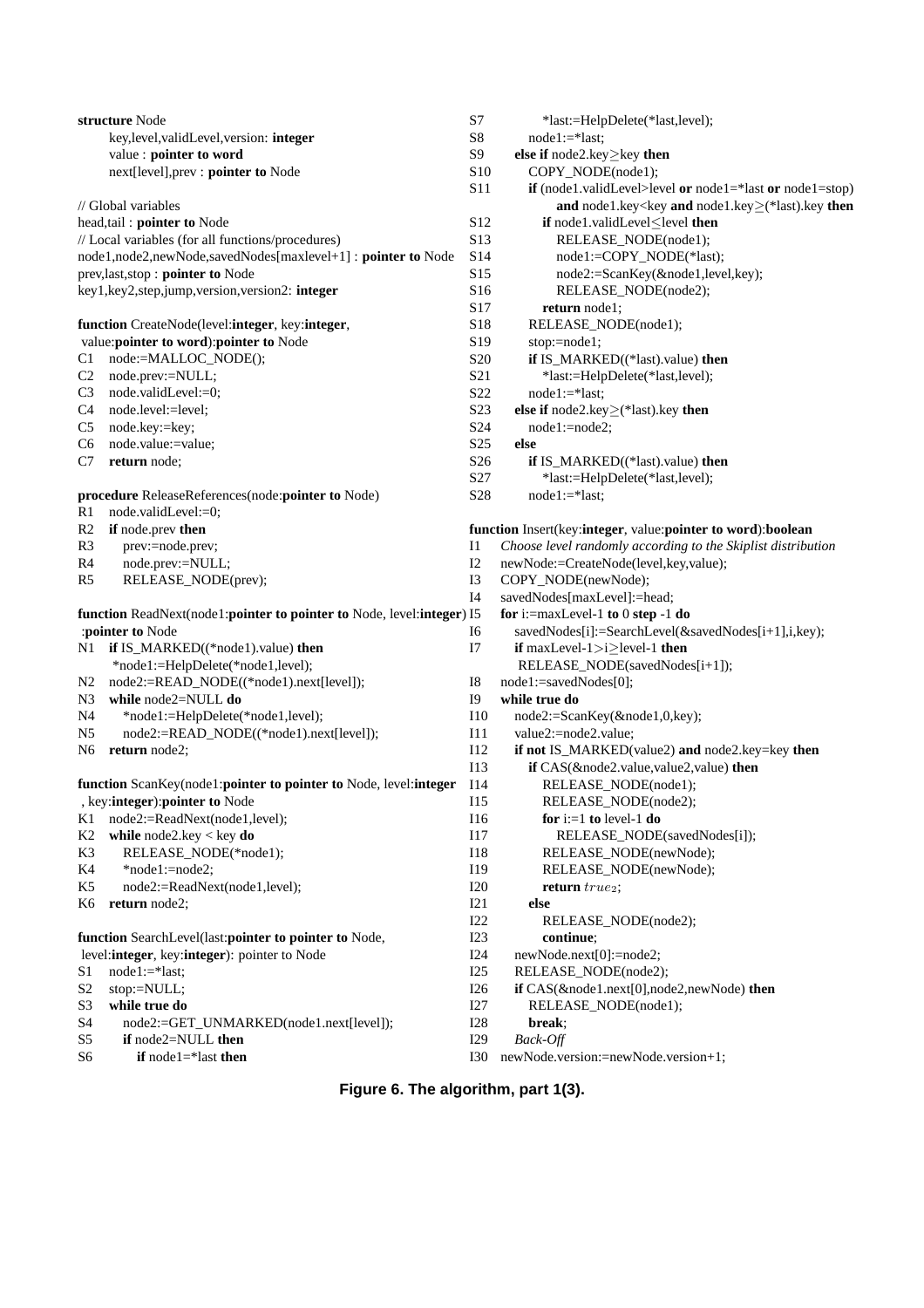- I31 newNode.validLevel:=1;
- **132 for**  $i:=1$  **to** level-1 **do**
- I33 node1:=savedNodes[i];
- I34 **while true do**
- I35 node2:=ScanKey(&node1,i,key);
- I36 newNode.next[i]:=node2;
- I37 RELEASE\_NODE(node2);
- I38 **if** IS\_MARKED(newNode.value) **then**
- I39 RELEASE\_NODE(node1);
- I40 **break**;
- I41 **if** CAS(&node1.next[i],node2,newNode) **then**
- I42 newNode.validLevel:=i+1;
- I43 RELEASE\_NODE(node1);
- I44 **break**;
- I45 *Back-Off*
- I46 **if** IS\_MARKED(newNode.value) **then** newNode:=HelpDelete(newNode,0);
- I47 RELEASE\_NODE(newNode);
- I48 **return true**;

#### **function** FindKey(key: **integer**):**pointer to word**

- F1 last:=COPY\_NODE(head);
- F2 **for** i:=maxLevel-1 **to** 0 **step** -1 **do**
- F3 node1:=SearchLevel(&last,i,key);
- F4 RELEASE\_NODE(last);
- F5 last:=node1;
- F6 node2:=ScanKey(&last,0,key);
- F7 RELEASE NODE(last);
- F8 value:=node2.value;
- F9 **if** node2.key≠key **or** IS\_MARKED(value) **then**<br>F10 RELEASE NODE(node2):
- RELEASE\_NODE(node2);
- F11 **return** NULL;
- F12 RELEASE\_NODE(node2);
- F13 **return** value;

#### **function** DeleteKey(key: **integer**):**pointer to word return** Delete(key,**false**,NULL);

#### **function** Delete(key: **integer**, delval:**boolean**,

- value:**pointer to word**):**pointer to word**
- D1 savedNodes[maxLevel]:=head;
- D2 **for** i:=maxLevel-1 **to** 0 **step** -1 **do**
- D3 savedNodes[i]:=SearchLevel(&savedNodes[i+1],i,key);
- D4 node1:=ScanKey(&savedNodes[0],0,key);
- D5 **while true do**
- D6 **if not** delval **then** value:=node1.value;
- D7 **if** node1.key=key **and** (**not** delval **or** node1.value=value) **and not** IS\_MARKED(value) **then**
- D8 **if** CAS(&node1.value,value,GET\_MARKED(value)) **then**
- D9 node1.prev:=COPY\_NODE(savedNodes[(node1.level-1)/2]); V14
- D10 **break**;
- D11 **else continue**;
- D12 RELEASE\_NODE(node1);
- D13 **for** i:=0 **to** maxLevel-1 **do**
- D14 RELEASE\_NODE(savedNodes[i]);
- D15 **return** NULL;
- D16 **for** i:=0 **to** node1.level-1 **do**
- D17 **repeat**
- D18 node2:=node1.next[i];
- D19 **until** IS\_MARKED(node2) **or** CAS(&node1.next[i], node2,GET\_MARKED(node2));
- D20 **for** i:=node1.level-1 **to** 0 **step** -1 **do**
- D21 prev:=savedNodes[i];
- D22 **while true do**
- D23 **if** node1.next[i]=1 **then break**;
- D24 last:=ScanKey(&prev,i,node1.key);
- D25 RELEASE\_NODE(last);
- D26 **if** last≠node1 **or** node1.next[i]=1 **then break**;<br>D27 **if** CAS(&prev.next[i].node1.
- if CAS(&prev.next[i],node1,
- GET\_UNMARKED(node1.next[i])) **then**
- D28 node1.next[i]:=1;
- D29 **break**;
- D30 **if** node1.next[i]=1 **then break**;
- D31 *Back-Off*
- D32 RELEASE\_NODE(prev);
- D33 **for** i:=node1.level **to** maxLevel-1 **do**
- D34 RELEASE\_NODE(savedNodes[i]);
- D35 RELEASE\_NODE(node1);
- D36 RELEASE\_NODE(node1);
- D37 **return** value;
- **function** FindValue(value: **pointer to word**):**integer return** FDValue(value,**false**);
- **function** DeleteValue(value: **pointer to word**):**integer return** FDValue(value,**true**);
- **function** FDValue(value: **pointer to word**, delete: **boolean**):**integer**
- V1  $jump:=16$ ;
- V2 last:=COPY\_NODE(head);
- next\_jump: V3 node1:=last;
- 
- V4 key1:=node1.key; V5  $step:=0$ ;
- 
- V6 **while true do** V7 ok=**false**;
- V8 version:=node1.version;
- V9 node2:=node1.next[0];
- V10 **if not** IS\_MARKED(node2) **and** node2≠NULL **then**<br>V11 version?:=node2 version:
- version2:=node2.version;
- V12 key2:=node2.key;
- V13 **if** node1.key=key1 **and** node1.validLevel>0 **and** node1.next[0]=node2 **and** node1.version=version **and** node2.key=key2 **and** node2.validLevel>0 **and** node2.version=version2 **then** ok:=**true**;

#### **if not** ok **then**

- V15 node1:=node2:=ReadNext(&last,0);
- V16 key1:=key2:=node2.key;
- V17 version2:=node2.version;
- V18 RELEASE\_NODE(last);
- V19 last:=node2;

# **Figure 7. The algorithm, part 2(3).**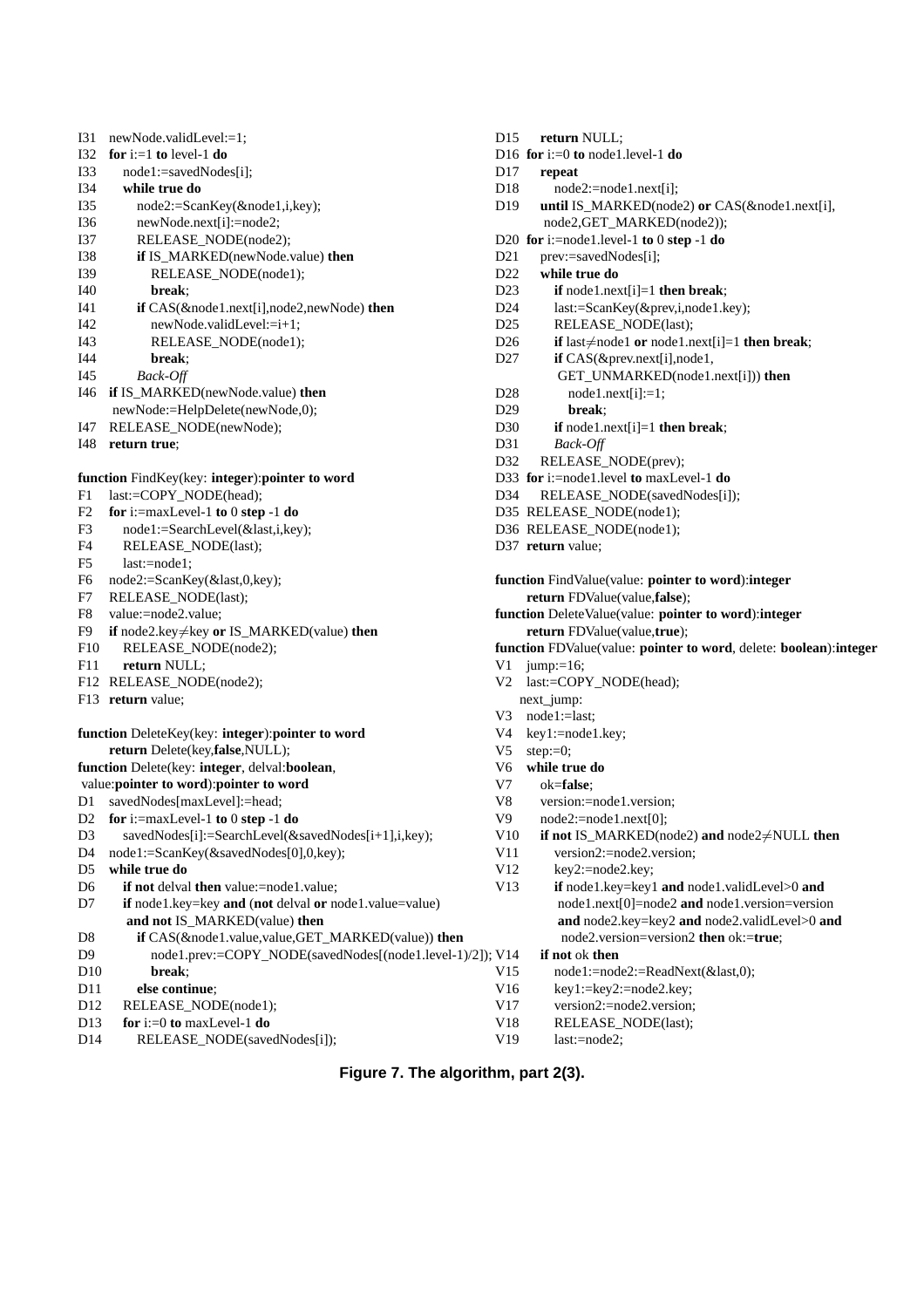| V <sub>20</sub> | step:= $0$ ;                                                       |
|-----------------|--------------------------------------------------------------------|
| V <sub>21</sub> | <b>if</b> node $2 = \text{tail}$ then                              |
| V <sub>22</sub> | RELEASE_NODE(last);                                                |
| V <sub>23</sub> | return $\perp$ ;                                                   |
| V <sub>24</sub> | <b>if</b> node2.value=value <b>then</b>                            |
| V <sub>25</sub> | <b>if</b> node2.version=version2 <b>then</b>                       |
| V <sub>26</sub> | <b>if not</b> delete or Delete( $key2$ , true, value) = value then |
| V <sub>27</sub> | RELEASE_NODE(last);                                                |
| V <sub>28</sub> | return $key2$ ;                                                    |
| V <sub>29</sub> | else if $\pm$ step $\geq$ jump then                                |
| V30             | COPY_NODE(node2);                                                  |
| V31             | if node2.validLevel=0 or node2.key $\neq$ key2 then                |
| V32             | RELEASE_NODE(node2);                                               |
| V <sub>33</sub> | $node2:=ReadNext(&last,0);$                                        |
| V <sub>34</sub> | <b>if</b> jump $\geq$ 4 <b>then</b> jump:=jump/2;                  |
| V <sub>35</sub> | else jump:=jump+jump/2;                                            |
| V <sub>36</sub> | RELEASE_NODE(last);                                                |
| V37             | last:=node2;                                                       |
| V38             | goto next_jump;                                                    |
| V <sub>39</sub> | else                                                               |
| V <sub>40</sub> | $key1:=key2;$                                                      |
| V <sub>41</sub> | $node1:=node2;$                                                    |
|                 |                                                                    |

**function** HelpDelete(node:**pointer to** Node, level:**integer**):**pointer to** Node H1 **for** i:=level **to** node.level-1 **do**

| Η2              | repeat                                                    |
|-----------------|-----------------------------------------------------------|
| H3              | $node2:=node.next[i];$                                    |
| H <sub>4</sub>  | until IS_MARKED(node2) or CAS(&node.next[i],              |
|                 | node2,GET_MARKED(node2));                                 |
| H5              | prev:=node.prev;                                          |
| H <sub>6</sub>  | <b>if not</b> prev or level $\geq$ prev. valid Level then |
| H7              | prev:=COPY_NODE(head);                                    |
| H8              | else COPY_NODE(prev);                                     |
| H9              | while true do                                             |
| H10             | <b>if</b> node.next[level]=1 <b>then break</b> ;          |
| H <sub>11</sub> | for i:=prev.validLevel-1 to level step -1 do              |
| H <sub>12</sub> | node1:=SearchLevel(&prev,i,node.key);                     |
| H13             | RELEASE_NODE(prev);                                       |
| H <sub>14</sub> | $prev:=node1;$                                            |
| H15             | last:=ScanKey(&prev,level,node.key);                      |
| H <sub>16</sub> | RELEASE_NODE(last);                                       |
| H17             | if last $\neq$ node or node.next[level]=1 then break;     |
| H18             | if CAS(&prev.next[level],node,                            |
|                 | GET_UNMARKED(node.next[level])) then                      |
| H <sub>19</sub> | $node.next[level]:=1;$                                    |
| H20             | break:                                                    |
| H21             | <b>if</b> node.next[level]=1 <b>then break</b> ;          |
| H <sub>22</sub> | Back-Off                                                  |
|                 | H23 RELEASE_NODE(node);                                   |
|                 | H <sub>24</sub> return prev;                              |
|                 |                                                           |

# **Figure 8. The algorithm, part 3(3).**

**function** COPY\_NODE(node:**pointer to** Node):**pointer to** Node

**procedure** RELEASE\_NODE(node:**pointer to** Node)

The function *MALLOC\_NODE* allocates a new node from the memory pool of pre-allocated nodes and *RE-LEASE\_NODE* decrements the reference counter on the corresponding given node. If the reference count reaches zero, then it calls the *ReleaseReferences* function that will call *RELEASE\_NODE* on the nodes that this node has owned pointers to, and then it reclaims the node. The function *COPY\_NODE* increases the reference counter for the corresponding given node and *READ\_NODE* de-reference the given pointer and increase the reference counter for the corresponding node. In case the de-referenced pointer is marked, the function returns NULL.

#### **3.2 Traversing**

The functions for traversing the nodes are defined as follows:

**function** ReadNext(node1:**pointer to pointer to** Node ,level:**integer**):**pointer to** Node

**function** ScanKey(node1:**pointer to pointer to** Node ,level:**integer**,key:**integer**):**pointer to** Node

While traversing the nodes, processes will eventually reach nodes that are marked to be deleted. As the process that invoked the corresponding *Delete* operation might be pre-empted, this *Delete* operation has to be helped to finish before the traversing process can continue. However, it is only necessary to help the part of the *Delete* operation on the current level in order to be able to traverse to the next node. The function *ReadNext*, see Figure 6, traverses to the next node on the given level while helping any deleted nodes in between to finish the deletion. The function *ScanKey*, see Figure 6, traverses in several steps through the next pointers at the current level until it finds a node that has the same or higher key than the given key. The argument node1 in the *ReadNext* and *ScanKey* functions are continuously updated to point to the previous node of the returned node.

However, the use of the safe *ReadNext* and *ScanKey* operations for traversing the Skiplist, will cause the performance to be significantly lower compared to the sequential case where the next pointers are used directly. As the nodes, which are used in the lock-free memory management scheme, will be reused for the same purpose when reallocated again after being reclaimed, the individual fields of the nodes that are not part of the memory management scheme will be intact. The *validLevel* field can therefore be used for indicating if the current node can be used for possibly traversing further on a certain level. A value of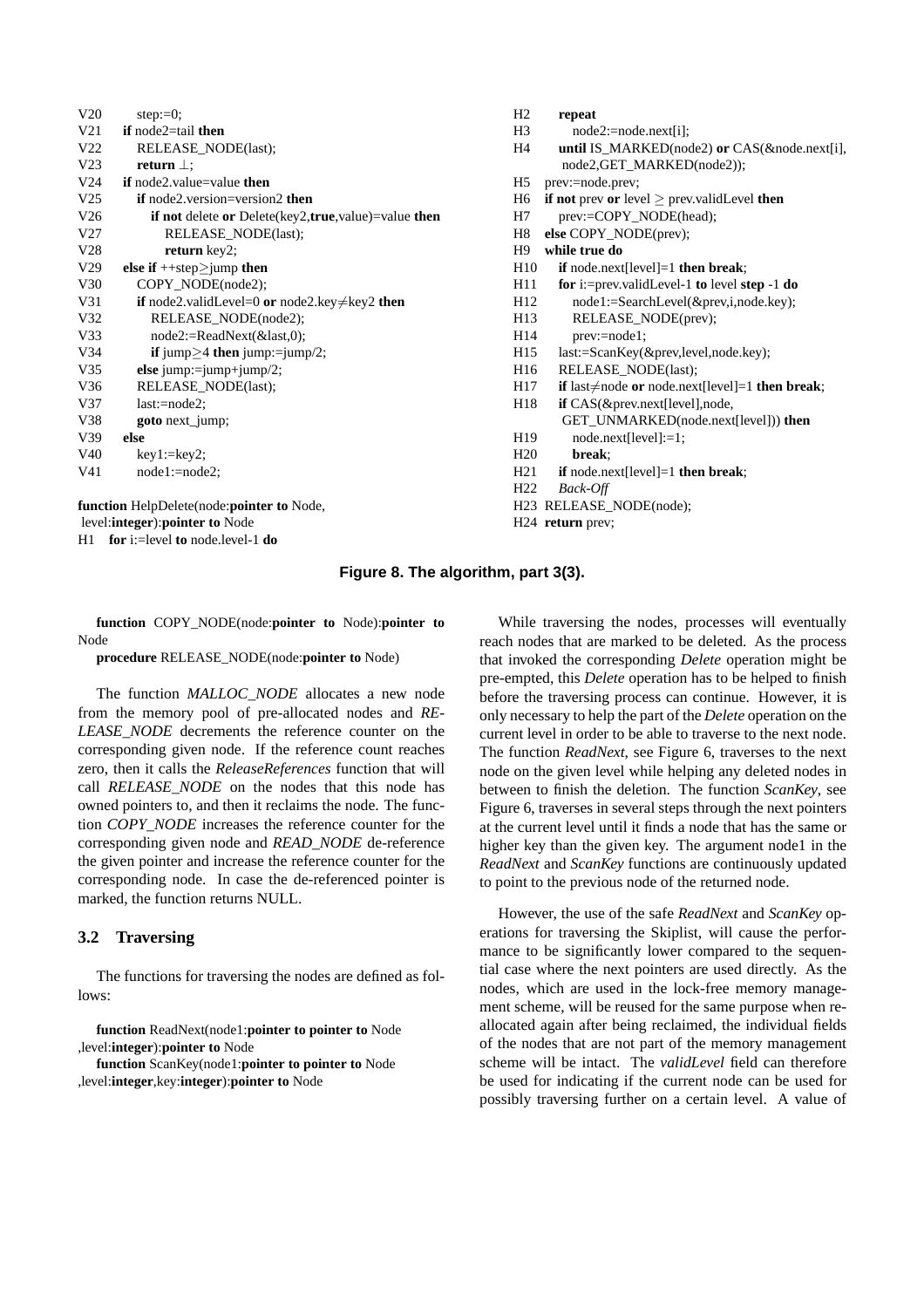0 indicates that this node can not be used for traversing at all, as it is possibly reclaimed or not yet inserted. As the *validLevel* field is only set to 0 directly before reclamation in line R1, a positive value indicates that the node is allocated. A value of  $n + 1$  indicated that this node has been inserted up to level  $n$ . However, the next pointer of level  $n$ on the node may have been marked and thus indicating possible deletion at that level of the node. As the node is not reclaimed the key field is intact, and therefore it is possible to traverse from the previous node to the current position. By increasing the reference count of the node before checking the *validLevel* field, it can be assured that the node stays allocated if it was allocated directly after the increment. Because the next pointers are always updated to point (regardless of the mark) either to nothing (NULL) or to a node that is part of the memory management, allocated or reclaimed, it is possible in some scenarios to traverse directly through the next pointers. This approach is taken by the *SearchLevel* function, see Figure 6, which traverses rapidly from an allocated node last and returns the node which key field is the highest key that is lower than the searched key at the current level. During the rapid traversal it is checked that the current key is within the search boundaries in line S23 and S11, otherwise the traversal restarts from the last node as this indicates that a node has been reclaimed and re-allocated while traversed. When the node suitable for returning has been reached, it is checked that it is allocated in line S11 and also assured that it then stays allocated in line S10. If this succeeds the node is returned, otherwise the traversal restarts at node last. If this fails twice, the traversal are done using the safe *ScanKey* operations in lines S12 to S16, as this indicates that the node possibly is inserted at the current level, but the *validLevel* field has not yet been updated. In case the node *last* is marked for deletion, it might have been deleted at the current level and thus it can not be used for traversal. Therefore the node last is checked if it is marked in lines S6, S20 and S26. If marked, the node last will be helped to fully delete on the current level and *last* is set to the previous node.

#### **3.3 Inserting and Deleting Nodes**

The implementation of the *Insert* operation, see Figure 6, starts in lines I4-I10 with a search phase to find the node after which the new node (newNode) should be inserted. This search phase starts from the head node at the highest level and traverses down to the lowest level until the correct node is found (node1). When going down one level, the last node traversed on that level is remembered (*savedNodes*) for later use (this is where we should insert the new node at that level). Now it is possible that there already exists a node with the same key as of the new node, this is checked in lines I12-I23, the value of the old node (node2) is changed atomically with a CAS. Otherwise, in lines I24-I45 it starts trying to insert the new node starting with the lowest level increasing up to the level of the new node. The next pointers of the (to be previous) nodes are changed atomically with a CAS. After the new node has been inserted at the lowest level, it is possible that it is deleted by a concurrent *Delete* operation before it has been inserted at all levels, and this is checked in lines I38 and I46. The *FindKey* operation, see Figure 6, basically follows the *Insert* operation.

The *Delete* operation, see Figure 6, starts in lines D1-D4 with a search phase to find the first node which key is equal or higher than the searched key. This search phase starts from the head node at the highest level and traverses down to the lowest level until the correct node is found (node1). When going down one level, the last node traversed on that level is remembered (*savedNodes*) for later use (this is the previous node at which the next pointer should be changed in order to delete the targeted node at that level). If the found node is the correct node, it tries to set the deletion mark of the value field in line D8 using the CAS primitive, and if it succeeds it also writes a valid pointer (which corresponding node will stay allocated until this node gets reclaimed) to the prev field of the node in line D9. This prev field is necessary in order to increase the performance of concurrent *HelpDelete* operations, these otherwise would have to search for the previous node in order to complete the deletion. The next step is to mark the deletion bits of the next pointers in the node, starting with the lowest level and going upwards, using the CAS primitive in each step, see lines D16-D19. Afterwards in lines D20-D32 it starts the actual deletion by changing the next pointers of the previous node (prev), starting at the highest level and continuing downwards. The reason for doing the deletion in decreasing order of levels, is that concurrent operations that are in the search phase also start at the highest level and proceed downwards, in this way the concurrent search operations will sooner avoid traversing this node. The procedure performed by the *Delete* operation in order to change each next pointer of the previous node, is to first search for the previous node and then perform the CAS primitive until it succeeds.

#### **3.4 Helping Scheme**

The algorithm has been designed for pre-emptive as well as fully concurrent systems. In order to achieve the lockfree property (that at least one thread is doing progress) on pre-emptive systems, whenever a search operation finds a node that is about to be deleted, it calls the *HelpDelete* operation and then proceeds searching from the previous node of the deleted. The *HelpDelete* operation, see Figure 8, tries to fulfill the deletion on the current level and returns when it is completed. It starts in lines H1-H4 with setting the dele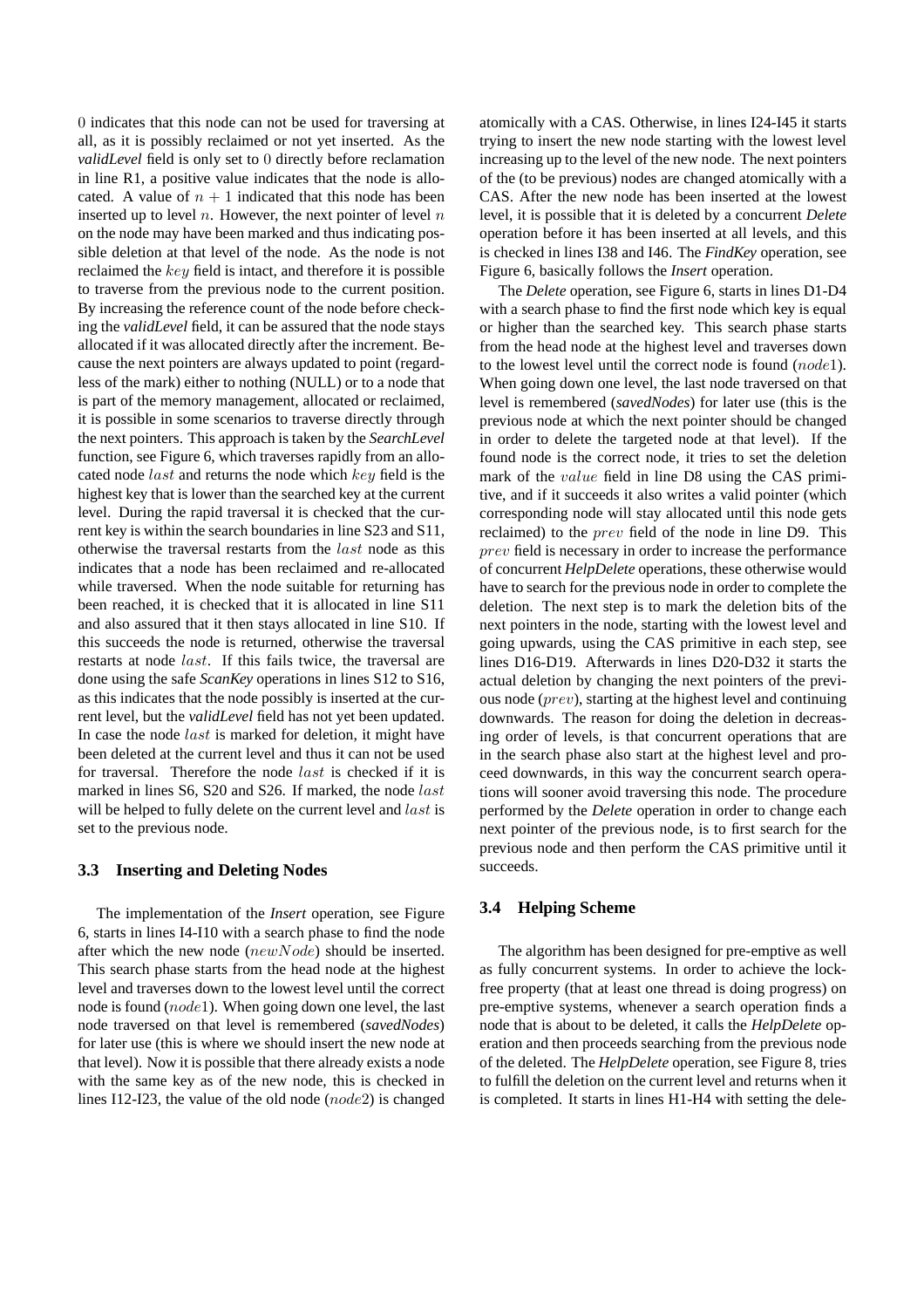tion mark on all next pointers in case they have not been set. In lines H5-H6 it checks if the node given in the prev field is valid for deletion on the current level, otherwise it starts the search at the head node. In lines H11-H16 it searches for the correct node (prev). The actual deletion of this node on the current level takes place in line H18. Lines H10-H22 will be repeated until the node is deleted at the current level. This operation might execute concurrently with the corresponding *Delete* operation as well with other *HelpDelete* operations, and therefore all operations synchronize with each other in lines D23, D26, D28, D30, H10, H17, H19 and H21 in order to avoid executing sub-operations that have already been performed.

In fully concurrent systems though, the helping strategy can downgrade the performance significantly. Therefore the algorithm, after a number of consecutive failed attempts to help concurrent *Delete* operations that stops the progress of the current operation, puts the current operation into backoff mode. When in back-off mode, the thread does nothing for a while, and in this way avoids disturbing the concurrent operations that might otherwise progress slower. The duration of the back-off is proportional to the number of threads, and for each consecutive entering of back-off mode during one operation invocation, the duration is increased exponentially.

#### **3.5 Value Oriented Operations**

The *FindValue* and *DeleteValue* operations, see Figure 7, traverse from the head node along the lowest level in the Skiplist until a node with the searched value is found. In every traversal step, it has to be assured that the step is taken from a valid node to a valid node, both valid at the same time. The *validLevel* field of the node can be used to safely verify the validity, unless the node has been reclaimed. The version field is incremented by the *Insert* operation in line I30, after the node has been inserted at the lowest level, and directly before the *validLevel* is set to indicate validity. By performing two consecutive reads of the version field with the same contents, and successfully verifying the validity in between the reads, it can be concluded that the node has stayed valid from the first read of the version until the successful validity check. This is done is lines V8-V13. If this fails, it restarts and traverses the safe node last one step using the *ReadNext* function in lines V14-V21. After a certain number  $(jump)$  of successful fast steps, an attempt to advance the last node to the current position is performed in lines V29-V38. If this attempt succeeds, the threshold  $jump$  is increased by 1 1/2 times, otherwise it is halved. The traversal is continued until a node with the searched value is reached in line V24 or that the tail node is reached in line V21. In case the found node should be deleted, the *Delete* operation is called for this purpose in line V26.

# **4 Correctness**

In this section we present the proof of our algorithm. We first prove that our algorithm is a linearizable one [5] and then we prove that it is lock-free. A set of definitions that will help us to structure and shorten the proof is first explained in this section. We start by defining the sequential semantics of our operations and then introduce two definitions concerning concurrency aspects in general.

**Definition 1** *We denote with*  $L_t$  *the abstract internal state of a dictionary at the time t.*  $L_t$  *is viewed as a set of unique pairs*  $\langle k, v \rangle$  *consisting of a unique key k and a corresponding unique value* v*. The operations that can be performed on the dictionary are*  $Insert (I), Find Key (FK),$  $DeleteKey (DK)$ ,  $FindValue (FV)$  and  $DeleteValue$  $(DV)$ *. The time*  $t_1$  *is defined as the time just before the atomic execution of the operation that we are looking at,* and the time  $t_2$  *is defined as the time just after the atomic execution of the same operation. The return value of true*<sub>2</sub> *is returned by an* Insert *operation that has succeeded to update an existing node, the return value of* true *is returned by an* Insert *operation that succeeds to insert a new node. In the following expressions that defines the sequential semantics of our operations, the syntax is*  $S_1$  :  $O_1$ ,  $S_2$ *, where*  $S_1$  *is the conditional state before the operation*  $O_1$ *, and*  $S_2$ *is the resulting state after performing the corresponding operation:*

$$
\langle k_1, \_\rangle \notin L_{t_1} : \mathbf{I}_1(\langle \mathbf{k_1}, \mathbf{v_1} \rangle) = \mathbf{true},
$$

$$
\mathbf{L}_{t_2} = \mathbf{L}_{t_1} \cup \{\langle \mathbf{k_1}, \mathbf{v_1} \rangle\}
$$
(1)

$$
\langle k_1, v_{1_1} \rangle \in L_{t_1} : \mathbf{I}_1(\langle \mathbf{k}_1, \mathbf{v}_{1_2} \rangle) = \mathbf{true}_2,
$$
  

$$
\mathbf{L}_{\mathbf{t}_2} = \mathbf{L}_{\mathbf{t}_1} \setminus \{ \langle \mathbf{k}_1, \mathbf{v}_{1_1} \rangle \} \cup \{ \langle \mathbf{k}_1, \mathbf{v}_{1_2} \rangle \}
$$
 (2)

$$
\langle k_1, v_1 \rangle \in L_{t_1} : \mathbf{FK}_1(\mathbf{k_1}) = \mathbf{v_1}
$$
 (3)

$$
\langle k_1, v_1 \rangle \notin L_{t_1} : \mathbf{FK}_1(\mathbf{k_1}) = \bot \tag{4}
$$

$$
\langle k_1, v_1 \rangle \in L_{t_1} : \mathbf{DK}_1(\mathbf{k_1}) = \mathbf{v_1},
$$
  

$$
\mathbf{L}_{\mathbf{t_2}} = \mathbf{L}_{\mathbf{t_1}} \setminus \{ \langle \mathbf{k_1}, \mathbf{v_1} \rangle \}
$$
 (5)

$$
\langle k_1, v_1 \rangle \notin L_{t_1} : \mathbf{DK}_1(\mathbf{k_1}) = \bot \tag{6}
$$

$$
\langle k_1, v_1 \rangle \in L_{t_1} : \mathbf{FV_1}(v_1) = k_1 \tag{7}
$$

$$
\langle k_1, v_1 \rangle \notin L_{t_1} : \mathbf{FV}_1(\mathbf{v}_1) = \bot \tag{8}
$$

$$
\langle k_1, v_1 \rangle \in L_{t_1} : \mathbf{DV}_1(\mathbf{v}_1) = \mathbf{k_1},
$$
  

$$
\mathbf{L}_{\mathbf{t}_2} = \mathbf{L}_{\mathbf{t}_1} \setminus \{ \langle \mathbf{k}_1, \mathbf{v}_1 \rangle \}
$$
(9)

$$
\langle k_1, v_1 \rangle \notin L_{t_1} : \mathbf{DV}_1(\mathbf{v}_1) = \bot \tag{10}
$$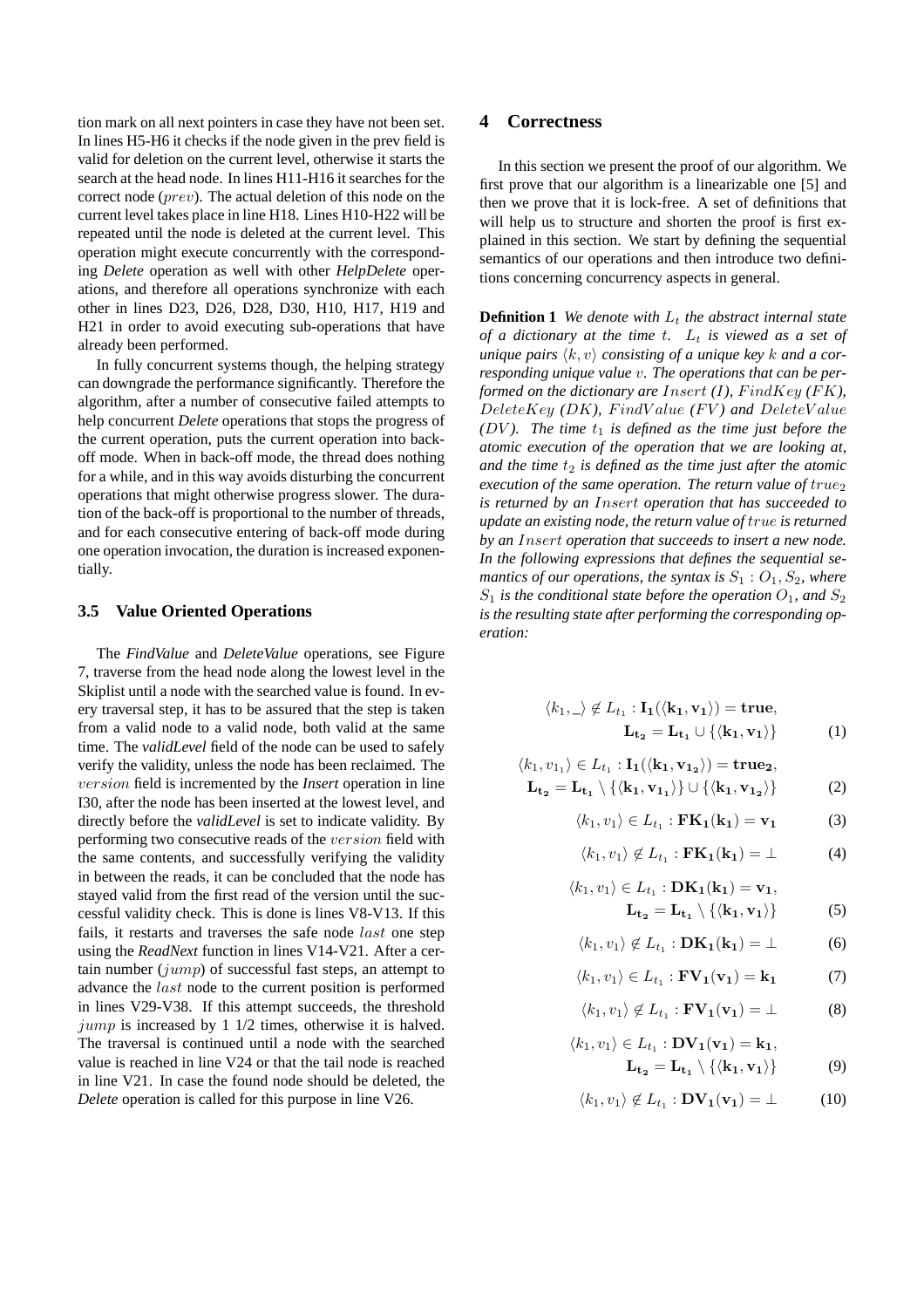Note that the operations will work correctly also if relaxing the condition that values are unique. However, the results of the  $FindValue$  and  $DeleteValue$  operations will be undeterministic in the sense that it is not decidable which key value that will be returned in the presence of several key-value pairs with the same value. In the case of the  $DeleteValue$  operation, still only one pair will be removed.

**Definition 2** *In a global time model each concurrent operation*  $Op$  "*occupies*" *a time interval*  $[b<sub>Op</sub>, f<sub>Op</sub>]$  *on the linear time axis* ( $b_{Op} < f_{Op}$ ). The precedence relation *(denoted by '*→*') is a relation that relates operations of a possible execution,*  $Op_1 \rightarrow Op_2$  *means that*  $Op_1$  *ends* before Op<sub>2</sub> starts. The precedence relation is a strict par*tial order. Operations incomparable under*  $\rightarrow$  *are called* overlapping. The overlapping relation is denoted by  $\parallel$  and *is commutative, i.e.*  $Op_1 \parallel Op_2$  *and*  $Op_2 \parallel Op_1$ *. The precedence relation is extended to relate sub-operations of operations.* Consequently, if  $Op_1 \rightarrow Op_2$ , then for any sub-operations  $op_1$  and  $op_2$  of  $Op_1$  and  $Op_2$ , respec*tively, it holds that*  $op_1 \rightarrow op_2$ . We also define the di*rect precedence relation*  $\rightarrow_d$ *, such that if*  $Op_1 \rightarrow_d Op_2$ *, then*  $Op_1 \rightarrow Op_2$  and moreover there exists no operation  $Op_3$ *such that*  $Op_1 \rightarrow Op_3 \rightarrow Op_2$ .

**Definition 3** *In order for an implementation of a shared concurrent data object to be linearizable [5], for every concurrent execution there should exist an equal (in the sense of the effect) and valid (i.e. it should respect the semantics of the shared data object) sequential execution that respects the partial order of the operations in the concurrent execution.*

Next we are going to study the possible concurrent executions of our implementation. First we need to define the interpretation of the abstract internal state of our implementation.

**Definition 4** *The pair*  $\langle k, v \rangle$  *is present*  $(\langle k, v \rangle \in L)$  *in the abstract internal state* L *of our implementation, when there is a next pointer from a present node on the lowest level of the Skiplist that points to a node that contains the pair*  $\langle k, v \rangle$ , and this node is not marked as deleted with the mark *on the value.*

**Lemma 1** *The definition of the abstract internal state for our implementation is consistent with all concurrent operations examining the state of the dictionary.*

**Proof:** As the next and value pointers are changed using the CAS operation, we are sure that all threads see the same state of the Skiplist, and therefore all changes of the abstract internal state seems to be atomic.  $\Box$ 

As we are using a lock-free memory management scheme with a fixed memory size and where reclaimed nodes can only be allocated again for the same purpose, we know that there is a fixed number of nodes that will be used with the Skiplist, and that the individual fields (like key, value, next etc.) of the nodes are only changed by the operations of this algorithm.

**Definition 5** *A node that is used in the Skiplist is defined as valid if the node is inserted at the lowest level, i.e. there is a next pointer on any other valid node that points (disregarding the eventual mark) to this node, or the node the* validLevel *field set to higher than zero and has been fully deleted but not yet been reclaimed. All other nodes are defined as invalid, i.e. the node is reclaimed, or has been allocated but not yet inserted at the lowest level. A node that is used in the Skiplist is defined as valid at level i if the node is inserted at level* i*, i.e. there is a next pointer at level* i *on any other valid node that points (disregarding the eventual mark) to this node, or the node has the* validLevel *field set higher than* i *and has been fully deleted but not yet been reclaimed.*

An interesting observation of the previous definition is that if a node is present in the abstract internal state  $L$  then it is also valid, and that if a node is valid then also the individual fields of the node are valid.

**Lemma 2** *A valid node with a increased reference count, can always be used to continue traversing from, even if the node is deleted.*

**Proof:** For every instruction in the algorithm that increments the reference count (i.e. the READ\_NODE and COPY\_NODE functions), there exists a corresponding instruction that decrements the reference count equally much (i.e. the  $RELEASE$  NODE function). This means that if the reference count has been incremented, that the reference count can not reach zero (and thus be reclaimed) until the corresponding decrement instruction is executed. A node with a increased reference count can thus not be reclaimed, unless it already was reclaimed before the reference count was incremented. As the node is valid, the key field is also valid, which means that we know the absolute position in the Skiplist. If the node is not deleted the next pointers can be used for traversing. Otherwise it is always possible to get to the previous node by searching from the head of the Skiplist using the key, and traverse from there.  $\Box$ 

**Lemma 3** *The node* node1 *that is found in line S17 of the* SearchLevel *function, is a valid node with a increased reference count and will therefore not be reclaimed by concurrent tasks, and is (or was) the node with the nearest key that is lower than the searched key.*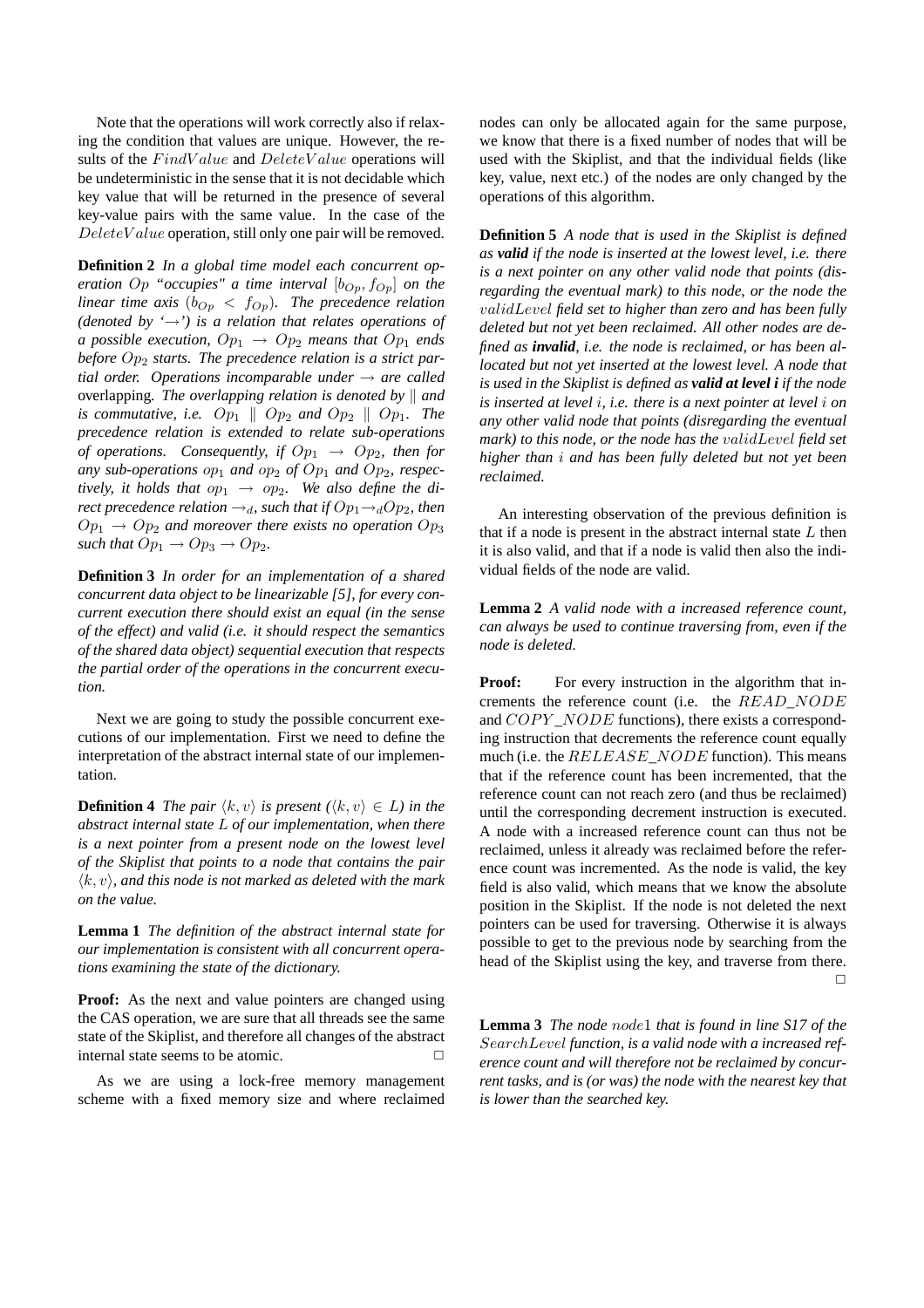**Proof:** The reference count is incremented in line S10 before the check for validity in line S11, which means that if the validity test succeeds then the node will stay valid. The validLevel field of a node is set in lines I31 and I42 to the current level plus one after each successful step of the *Insert* operation, and is set to zero in line R1 just before the node is fully deleted and will be reclaimed. This means that if the validLevel field is more than the current level, that the node is valid. Alternatively if the node is the same as a known valid node last, then it is also valid. If the node is valid, it is also checked that the key value is lower than was searched for. Before the validity check, the next node of node1 was read as node2 in line S4 and its key was checked to be more than or equal to the searched key in line S9. This means that the node node1 in line S17 is valid and was (or still is) the node with the nearest key that is lower than the searched key.  $\Box$ 

**Lemma 4** *The node* node2 *that is found in line V26 of the* F indV alue *and* DeleteV alue *functions, was present during the read of its value and this value was the same as searched for.*

**Proof:** The *Delete* operation marks the value before it starts with marking the next pointers and removing the node from the Skiplist. A node that is valid and the value is nonmarked, is therefore present in the dictionary as the node must be inserted at the lowest level and not yet deleted. The node was valid in line V13 as the validLevel field was positive. The version field is only incremented in line I30, directly before the validLevel field becomes positive. As the version was the same before the check for validity in line V13 as well as after the check for equalness and validity in V24, this means that the node has been valid all the time.  $\Box$ 

**Lemma 5** *The node* node2 *that is found in line V37 of the* F indV alue *and* DeleteV alue *functions, is a valid node at the current, or between the previously known safe node* last *and the current position along the searchpath. The node also has a increased reference count and will therefore not be reclaimed by concurrent tasks.*

**Proof:** The reference count is incremented in line V30 before the check for validity in line V31, which means that if the validity test succeeds then the node will stay valid. The validity check follows Lemma 3. If the node was not valid or the key of the node did not match the current position in the searchpath (i.e. the key field has changed due to reclamation of the node before the increment of the reference count) then  $node2$  will be set to the next node of *last* using<br>the *Read Next* function the  $ReadNext$  function.

**Lemma 6** *The functions FindValue and DeleteValue will not skip any nodes while traversing the Skiplist from left to right, and will therefore traverse through all nodes that was present in the Skiplist at the start of the traversing and which was still present while traversed.*

**Proof:** In order to safely move from  $node1$  to  $node2$ , it has to be assured that both nodes are valid and that node1 has been pointing to node2 at the lowest level while both were valid, and that  $node1$  is at the current position (i.e. the  $key$ field). If this holds we can conclude that  $node2$  is, or was at the time of starting the traversal, the very next node of node1. These properties are checked in line V13, where the validity is confirmed to have hold during the check of the other properties by that the version fields of both nodes were the same as in lines V8 and V11 before checking the validity using the validLevel field. If the check in line V13 failed, then  $node2$  will be set to the next node of  $last$  using the  $ReadNext$  function, which position is between the previously known safe node last and the current position along the searchpath. Given by Lemma 5, when the node  $last$ is updated, it is always set to a valid node with a position between the next node of the previously known safe node last and the current position along the searchpath. Consequently, the functions  $FindValue$  and  $DeleteValue$  will not skip any nodes while traversing the Skiplist from left to  $right.$ 

**Definition 6** *The decision point of an operation is defined as the atomic statement where the result of the operation is finitely decided, i.e. independent of the result of any suboperations after the decision point, the operation will have the same result. We define the state-read point of an operation to be the atomic statement where the state of the dictionary, which result the decision point depends on is read. We also define the state-change point as the atomic statement where the operation changes the abstract internal state of the dictionary after it has passed the corresponding decision point.*

We will now use these points in order to show the existance and location in execution history of a point where the concurrent operation can be viewed as it occured atomically, i.e. the *linearizability point*.

**Lemma 7** *An* Insert *operation which succeeds*  $(I(\langle k, v \rangle)) = true$ , takes effect atomically at one *statement.*

**Proof:** The decision point for an *Insert* operation which succeeds  $(I(\langle k, v \rangle) = true)$ , is when the CAS suboperation in line I26 (see Figure 6) succeeds, all following CAS sub-operations will eventually succeed, and the *Insert* operation will finally return  $true$ . The state of the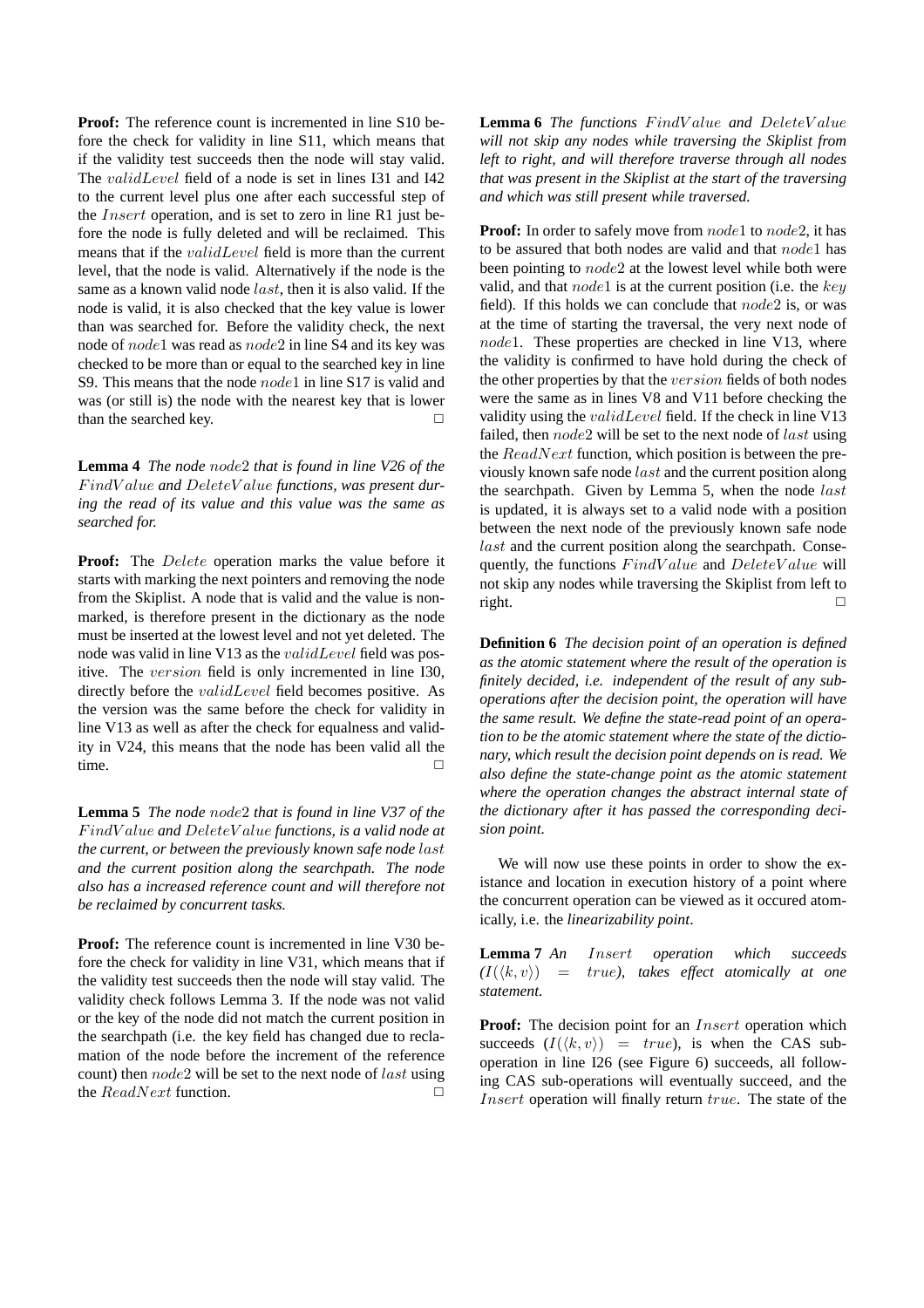list  $(L_{t_1})$  directly before the passing of the decision point must have been  $\langle k, \_\rangle \notin L_{t_1}$ , otherwise the CAS would have failed. The state of the list directly after passing the decision point will be  $\langle k, v \rangle \in L_{t_2}$ . Consequently, the linearizability point will be the CAS sub-operation in line I26.  $\Box$ 

**Lemma 8** *An* Insert *operation which updates*  $(I(\langle k, v \rangle)$  = true<sub>2</sub>), takes effect atomically at one *statement.*

**Proof:** The decision point for an *Insert* operation which updates  $(I(\langle k, v \rangle) = true_2)$ , is when the CAS will succeed in line I13. The state of the list  $(L_{t_1})$  directly before passing the decision point must have been  $\langle k, \_\rangle \in L_t$ , otherwise the CAS would have failed. The state of the list directly after passing the decision point will be  $\langle k, v \rangle \in L_{t_3}$ . Consequently, the linearizability point will be the CAS suboperation in line I13.  $\Box$ 

**Lemma 9** *A* FindKey operation which succeeds  $(FK(k) = v)$ , takes effect atomically at one statement.

**Proof:** The decision point for a  $FindKey$  operation which succeeds  $(FK(k) = v)$ , is when the check for marked value in line F9 fails. The state-read point is when the value of the node is read in line F8. As the key field of the node can not change concurrently, the state of the list  $(L_{t_1})$  directly before passing the state-read point must have been  $\langle k, v \rangle \in$  $L_{t_1}$ . Consequently, the linearizability point will be the read sub-operation of the *value* field in line F8.  $\Box$ 

**Lemma 10** *A* FindKey operation which fails  $(FK(k))$ ⊥*), takes effect atomically at one statement.*

**Proof:** The decision point for a  $FindKey$  operation which fails  $(FK(k) = \perp)$ , is when the check for key equality fails or when the check for marked value in line F9 succeeds. If the key equality in line F9 fails, the state-read point is the read sub-operation of READ\_NODE in line N2 or N5 (from K1 or K5, from F6) when the next pointer at lowest level of the previous node is read. If the check for marked value in line F9 succeeds, the state-read point is the read sub-operation of the value field in line F8. In both cases, the state of the list  $(L_{t_1})$  directly before passing the stateread point must have been  $\langle k, v \rangle \notin L_{t_1}$ . Consequently, the linearizability point will be either of the state-read points.  $\Box$ 

**Lemma 11** *A* DeleteKey *operation which succeeds*  $(DK(k) = v)$ , takes effect atomically at one statement.

**Proof:** The decision point for a  $DeleteKey$  operation which succeeds  $(DK(k) = v)$  is when the CAS suboperation in line D8 (see Figure 7) succeeds. The state of the list  $(L_t)$  directly before passing of the decision point must have been  $\langle k, v \rangle \in L_t$ , otherwise the CAS would have failed. The state of the list directly after passing the decision point will be  $\langle k, v \rangle \notin L_t$ . Consequently, the linearizability point will be the CAS sub-operation in line D8.  $\Box$ 

**Lemma 12** *A* DeleteKey *operations which fails*  $(DK(k) = \perp)$ , takes effect atomically at one state*ment.*

**Proof:** The decision point for a DeleteKey operation which fails  $(DK(k) = \perp)$ , is when the check for key equality fails or when the check for non-marked value in line D7 fails. If the key equality in line D7 fails, the state-read point is the read sub-operation of READ\_NODE in line N2 or N5 (from K1 or K5, from D4) when the next pointer at lowest level of the previous node is read. If the check for nonmarked value in line D7 fails, the state-read point is the read sub-operation of the *value* field in line D6. In both cases, the state of the list  $(L_{t_1})$  directly before passing the stateread point must have been  $\langle k, v \rangle \notin L_t$ . Consequently, the linearizability point will be either of the state-read points.  $\Box$ 

**Lemma 13** *A* FindValue operation which succeeds  $(FV(v) = k)$ , takes effect atomically at one statement.

**Proof:** The decision point for a FindValue operation which succeeds  $(FV(v) = k)$ , is when the check for valid node (and also a valid value field in line V24) in line V25 succeeds. The state-read point is when the *value* field is read in line V24. As the key field of the node can not change concurrently and as given by Lemma 4, the state of the list  $(L_{t_1})$  directly before passing the state-read point must have been  $\langle k, v \rangle \in L_{t_1}$ . Consequently, the linearizability point will be the read sub-operation of the *value* field in line V24.  $\Box$ 

**Lemma 14** *A* FindValue operation which fails  $(FV(v) = \bot)$ , takes effect atomically at one statement.

**Proof:** For a  $FindValue$  operation which fails  $(FV(v) =$  $\perp$ ), all checks for value equality in line V24 fails. Because of the uniqueness of values, there can be at most one pair  $\langle k_1, v_1 \rangle$  present in the dictionary at one certain moment of time where  $v = v_1$ . Given by Lemma 6 we know that the algorithm will pass by the node with key  $k_1$  if  $\langle k_1, \_\rangle \in$  $L_{t_1}$  at the time of traversal, and that all keys in the possible range of keys will be passed by as we start traversing from the lowest key and that the Skiplist is ordered.

If during the execution,  $key1 < k_1 < key2$ , then if the check in line V13 succeeds, the state-read point is the read sub-operation in line V9, otherwise if the check in line V13 fails, the state-read point is the hidden read sub-operation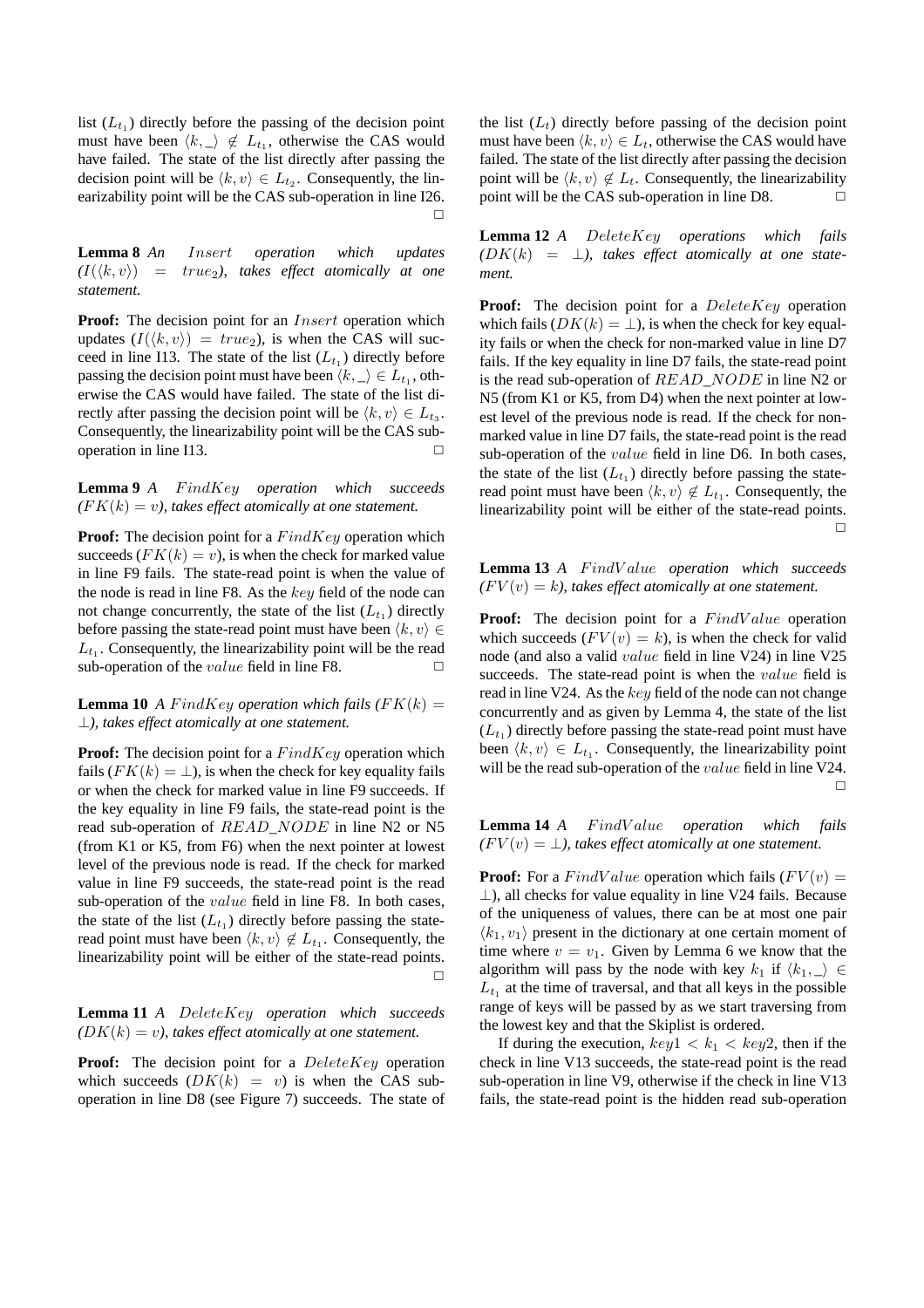of the next pointer of node node1 in the READ\_NODE function in line N2 or N5 (from V15). The state of the list  $(L_{t_1})$  directly before passing the state-read point must have been  $\langle k_1, v_1 \rangle \notin L_{t_1}$ . Consequently, the linearizability point will be the state-read point.

If during the execution,  $key2 = k_1$  and the *value* field of node  $node2$  was not equal to v in line V24, then the state-read point will be the read sub-operation of the value field in line V24. The state of the list  $(L_{t_1})$  directly before passing the state-read point must have been  $\langle k_1, v_1 \rangle \notin L_{t_1}$ . Consequently, the linearizability point will be the state-read point.

As all operations on shared memory as read, write and atomic primitives, are atomic, they can be totally ordered. If during the execution,  $key2 = k_1$  and the value field of node node2 was marked in line V24, the linearizability point will be the concurrent successful CAS sub-operation on the same value field in line D8 that can be ordered before the read sub-operation in line V24, and after the read sub-operation of the head node in line V2. If no such concurrent CAS sub-operation exists, the linearizability point will be the read sub-operation of the *head* node in line V24. The state of the list  $(L_{t_1})$  directly after passing the linearizability point must have been  $\langle k_1, v_1 \rangle \notin L_t$ .

**Lemma 15** *A* DeleteV alue *operation which succeeds*  $(DV(v) = k)$ , takes effect atomically at one statement.

**Proof:** The decision point for a *DeleteValue* operation which succeeds  $(DV(v) = k)$  is when the CAS suboperation in line D8 (from V26) succeeds. The state of the list  $(L_t)$  directly before passing of the decision point must have been  $\langle k, v \rangle \in L_t$ , otherwise the CAS would have failed. The state of the list directly after passing the decision point will be  $\langle k, v \rangle \notin L_t$ . Consequently, the linearizability point will be the CAS sub-operation in line D8.  $\Box$ 

**Lemma 16** *A* DeleteV alue *operation which fails*  $(DV(v) = \perp)$ , takes effect atomically at one statement.

**Proof:** The proof is the same as for  $FindValue$ , see Lemma 14.  $\Box$ 

**Definition 7** *We define the relation*  $\Rightarrow$  *as the total order and the relation*  $\Rightarrow_d$  *as the direct total order between all operations in the concurrent execution. In the following formulas,*  $E_1 \Longrightarrow E_2$  *means that if*  $E_1$  *holds then*  $E_2$  *holds as well, and* ⊕ *stands for exclusive or (i.e.* a ⊕ b *means*  $(a ∨ b) ∧ ∩ (a ∧ b)$ *)*:

$$
Op_1 \rightarrow_d Op_2, \not\exists Op_3. Op_1 \Rightarrow_d Op_3, \\ \not\exists Op_4. Op_4 \Rightarrow_d Op_2 \implies Op_1 \Rightarrow_d Op_2 \text{ (11)}
$$

$$
Op_1 \parallel Op_2 \implies Op_1 \Rightarrow_d Op_2 \oplus Op_2 \Rightarrow_d Op_1 (12)
$$

 $\text{Op}_1 \Rightarrow_\text{d} \text{Op}_2 \implies \text{Op}_1 \Rightarrow \text{Op}_2$  (13)

$$
Op_1 \Rightarrow Op_2, Op_2 \Rightarrow Op_3 \implies Op_1 \Rightarrow Op_3 \quad (14)
$$

**Lemma 17** *The operations that are directly totally ordered using formula 11, form an equivalent valid sequential execution.*

**Proof:** If the operations are assigned their direct total order  $(Dp_1 \Rightarrow_d Dp_2)$  by formula 11 then also the linearizability point of  $Op_1$  is executed before the respective point of  $Op_2$ . In this case the operations semantics behave the same as in the sequential case, and therefore all possible executions will then be equivalent to one of the possible sequential executions.

**Lemma 18** *The operations that are directly totally ordered using formula 12 can be ordered unique and consistent, and form an equivalent valid sequential execution.*

**Proof:** Assume we order the overlapping operations according to their linearizability points. As the state before as well as after the linearizability points is identical to the corresponding state defined in the semantics of the respective sequential operations in formulas 1 to 10, we can view the operations as occurring at the linearizability point. As the linearizability points consist of atomic operations and are therefore ordered in time, no linearizability point can occur at the very same time as any other linearizability point, therefore giving a unique and consistent ordering of the overlapping operations.

**Lemma 19** *With respect to the retries caused by synchronization, one operation will always do progress regardless of the actions by the other concurrent operations.*

**Proof:** We now examine the possible execution paths of our implementation. There are several potentially unbounded loops that can delay the termination of the operations. We call these loops retry-loops. If we omit the conditions that are because of the operations semantics (i.e. searching for the correct position etc.), the loop retries when sub-operations detect that a shared variable has changed value. This is detected either by a subsequent read suboperation or a failed CAS. These shared variables are only changed concurrently by other CAS sub-operations. According to the definition of CAS, for any number of concurrent CAS sub-operations, exactly one will succeed. This means that for any subsequent retry, there must be one CAS that succeeded. As this succeeding CAS will cause its retry loop to exit, and our implementation does not contain any cyclic dependencies between retry-loops that exit with CAS, this means that the corresponding  $Insert, FindKey,$  $DeleteKey, FindValue$  or  $DeleteValue$  operation will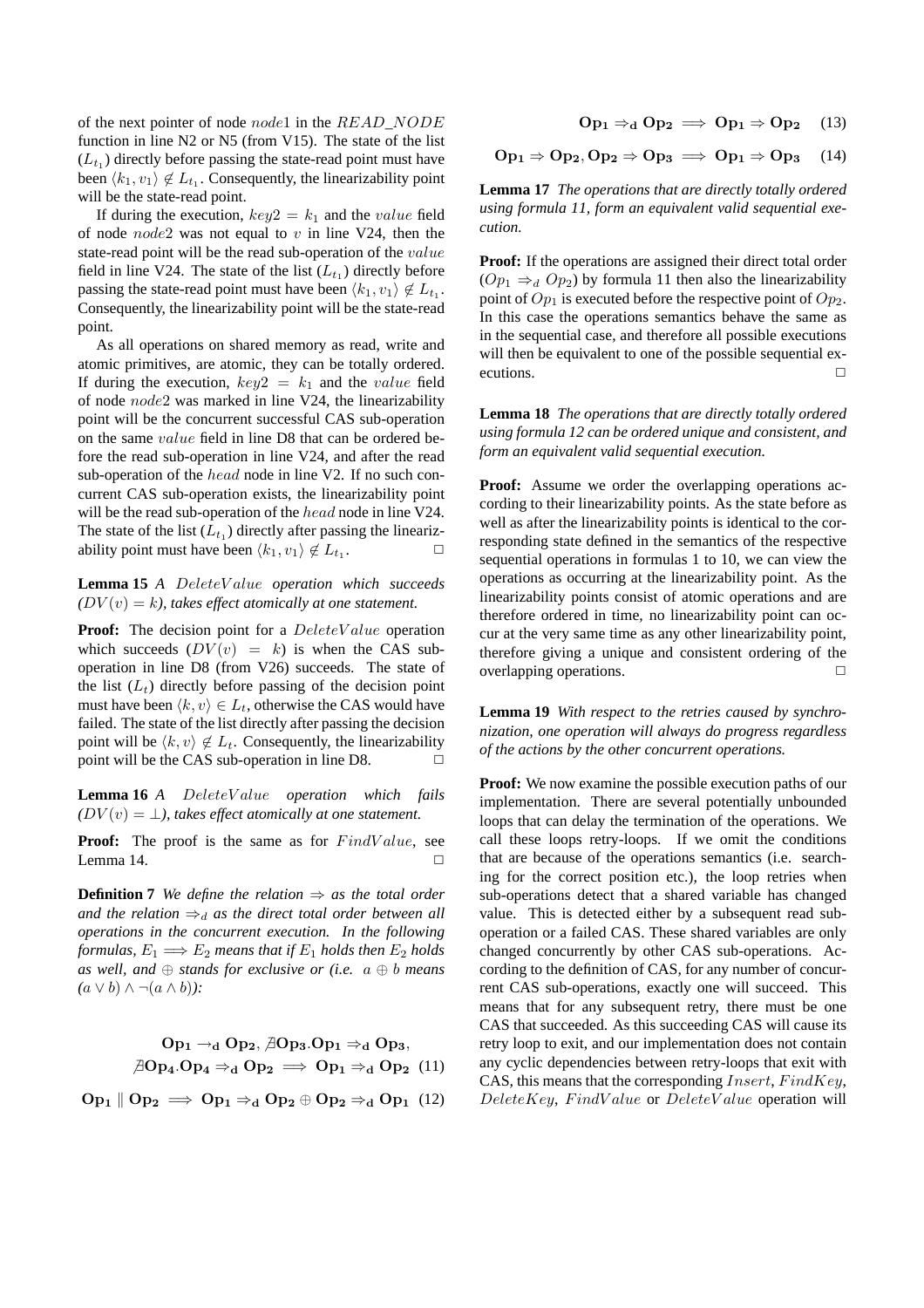progress. Consequently, independent of any number of concurrent operations, one operation will always progress.  $\Box$ 

#### **Theorem 1** *The algorithm implements a lock-free and linearizable dictionary.*

**Proof:** Following from Lemmas 7, 8, 9, 10, 11, 12, 13, 14, 15, 16, 17 and 18 and using the direct total order we can create an identical (with the same semantics) sequential execution that preserves the partial order of the operations in a concurrent execution. Following from Definition 3, the implementation is therefore linearizable. As the semantics of the operations are basically the same as in the Skiplist [9], we could use the corresponding proof of termination. This together with Lemma 19 and that the state is only changed at one atomic statement (Lemmas 1,7,8,11,15), gives that our implementation is lock-free.  $\Box$ 

# **5 Experiments**

We have performed experiments on both the limited set of operations on a dictionary (i.e. the Insert,  $FindKey$ and  $DeleteKey$  operations), as well as on the full set of operations on a dictionary (i.e. also including the  $FindValue$ and DeleteValue operations).

In our experiments with the limited set of operations on a dictionary, each concurrent thread performed 20000 sequential operations, whereof the first 50 up to 10000 of the totally performed operations are Insert operations, and the remaining operations was randomly chosen with a distribution of  $1/3$  *Insert* operations versus  $1/3$  *FindKey* and  $1/3$  Delete $Key$  operations. For the systems which also involves preemption, a synchronization barrier was performed between the initial insertion phaes and the remaining operations. The key values of the inserted nodes was randomly chosen between 0 and  $1000000 * n$ , where n is the number of threads. Each experiment was repeated 50 times, and an average execution time for each experiment was estimated. Exactly the same sequential operations were performed for all different implementations compared. Besides our implementation, we also performed the same experiment with the lock-free implementation by Michael [6] which is the most recently claimed to be one of the most efficient concurrent dictionaries existing.

Our experiments with the full set of operations on a dictionary, was performed similarly to the experiments with the limited set of operations, except that the remaining operations after the insertion phase was randomly chosen with a distribution of 1/3 Insert operations versus 15/48  $FindKey, 15/48$  DeleteKey, 1/48 FindValue and 1/48 DeleteV alue operations. Each experiment was repeated 10 times. Besides our implementation, we also performed the same experiment with a lock-based implementation of Skiplists using a single global lock.

The Skiplist-based implementations have a fixed level of 10, which corresponds to an expected optimal performance with an average of 1024 nodes. All lock-based implementations are based on simple spin-locks using the TAS atomic primitive. A clean-cache operation was performed just before each sub-experiment using a different implementation. All implementations are written in C and compiled with the highest optimization level, except from the atomic primitives, which are written in assembler.

The experiments were performed using different number of threads, varying from 1 to 30. To get a highly preemptive environment, we performed our experiments on a Compaq dual-processor 450 MHz Pentium II PC running Linux. In order to evaluate our algorithm with full concurrency we also used a SGI Origin 2000 system running Irix 6.5 with 64 195 MHz MIPS R10000 processors. The results from these experiments are shown in Figures 9 and 10 . The average execution time is drawn as a function of the number of threads. Observe that the scale is different on each figure in order to clearify the experiments on the individual implementations as much as possible. For the SGI system and the limited set of operations, our lock-free algorithm shows a negative time complexity with respect to the size, though for the full set of operations the performance conforms to be averagely the same independently of the size. Our conjecture for this behavior is that the performance of the ccNUMA memory model of the SGI system increases significantly when the algorithm works on disjoint parts of the memory (as will occur with large sizes of the dictionary), while the time spent by the search phase of the operation will vary insignificantly because of the expected logarithmic time complexity. On the other hand, for the full set of operations, there will be corresponding performance degradation because of the linear time complexity for the value oriented operations. However, for the algorithm by Michael [6] the benefit for having disjoint access to the memory is insignificant compared to the performance degradation caused by the linear time complexity.

Our lock-free implementation scales best compared to the other implementation, having best performance for realistic sizes and any number of threads, i.e. for sizes larger or equal than 500 nodes, independently if the system is fully concurrent or involves a high degree of pre-emptions. On scenarios with the full set of operations our algorithm performs better than the simple lock-based Skiplist for more than 3 threads on any system.

## **6 Conclusions**

We have presented a lock-free algorithmic implementation of a concurrent dictionary. The implementation is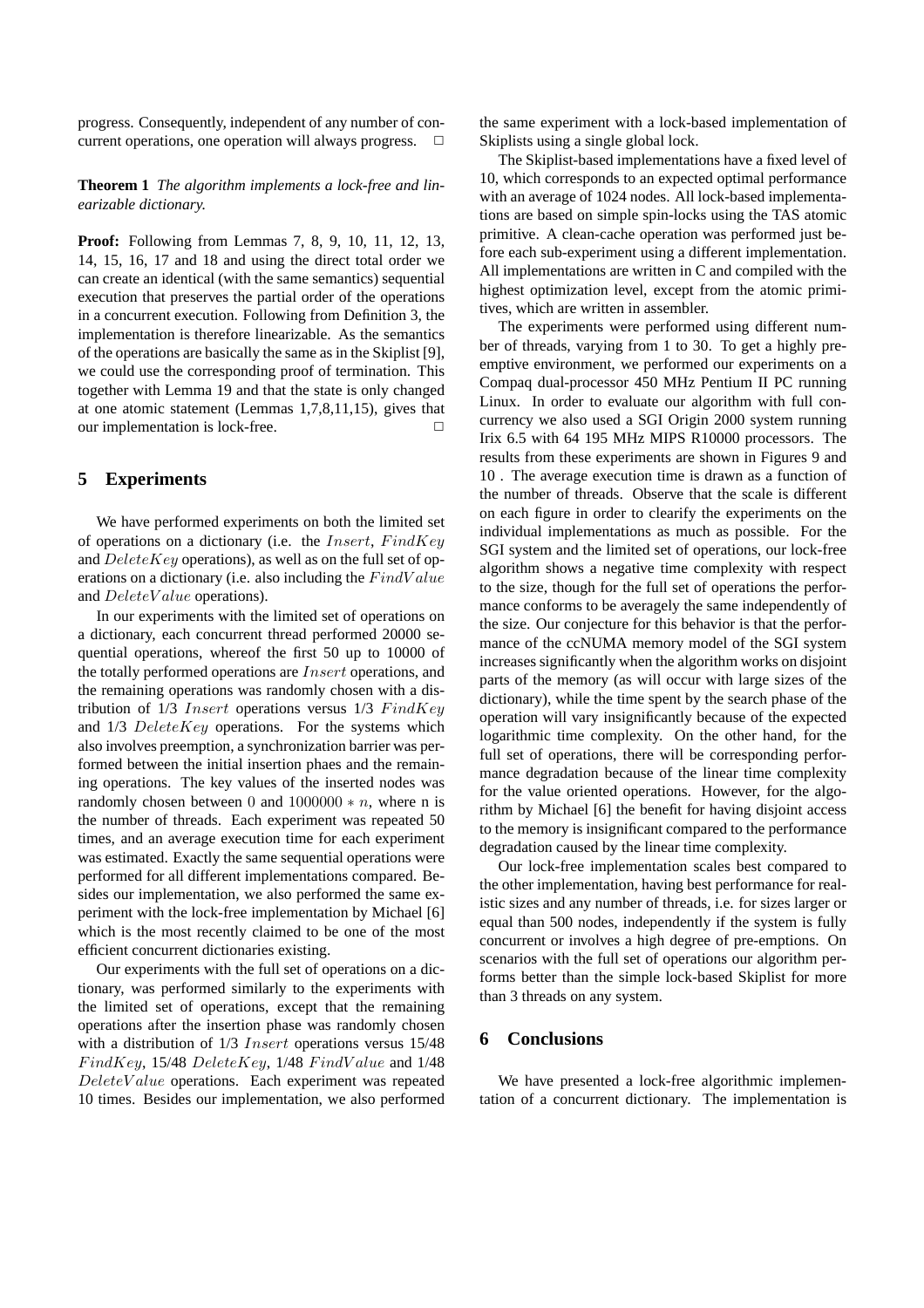

**Figure 9. Experiment with dictionaries and high contention on SGI Origin 2000, initialized with 50,100,...,10000 nodes**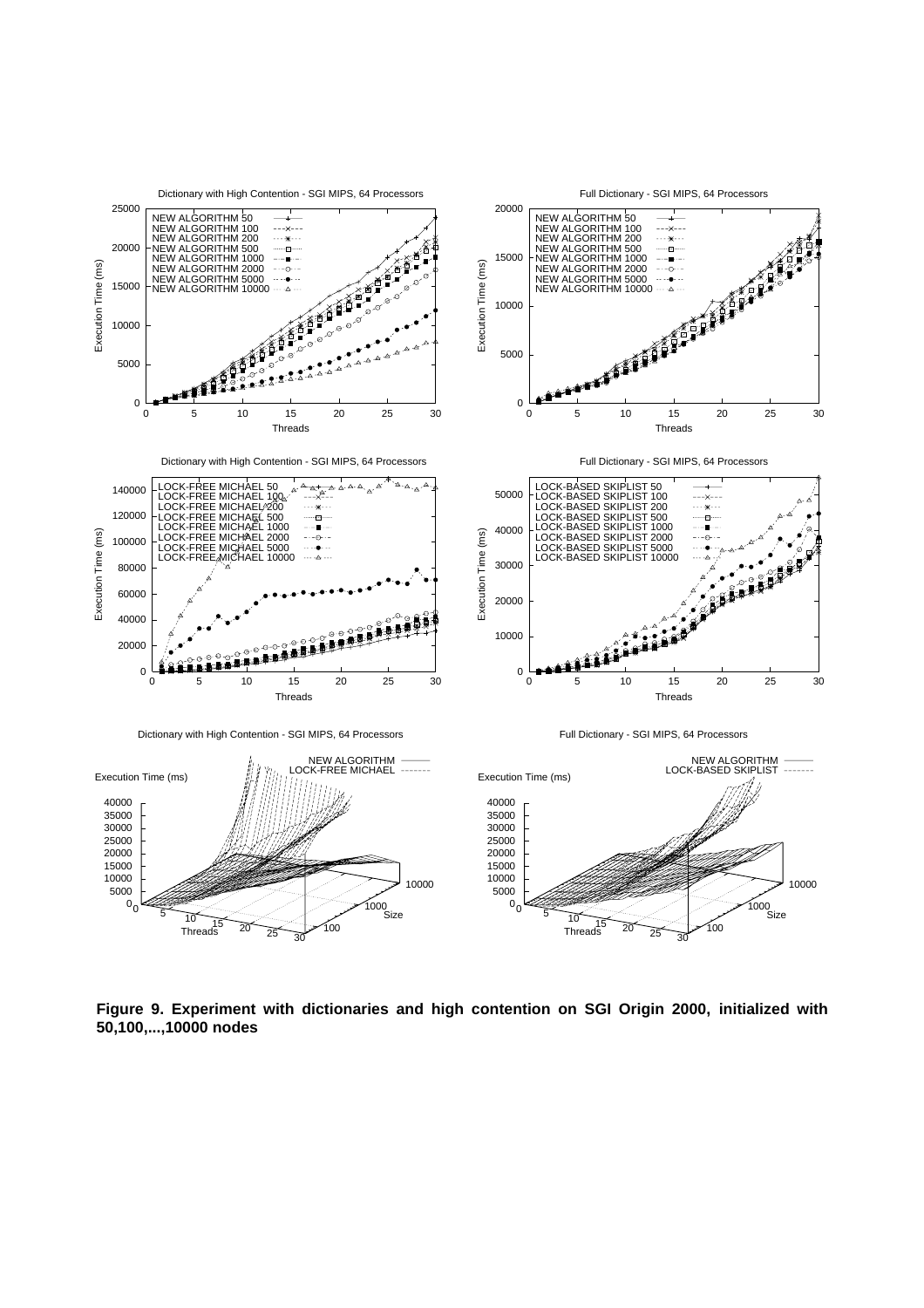

**Figure 10. Experiment with dictionaries and high contention on Linux Pentium II, initialized with 50,100,...,10000 nodes**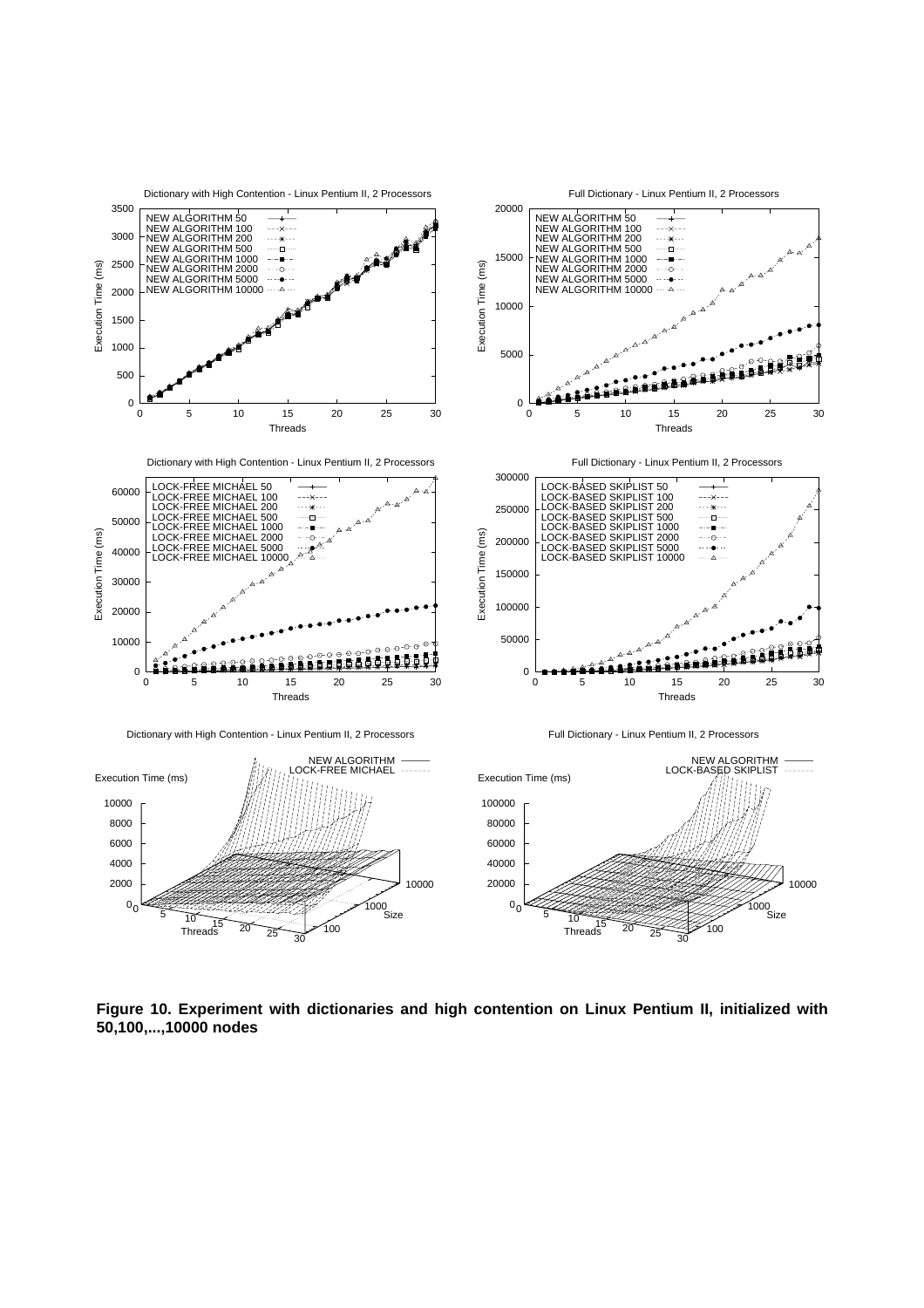based on the sequential Skiplist data structure and builds on top of it to support concurrency and lock-freedom in an efficient and practical way. Compared to the previous attempts to use Skiplists for building concurrent dictionaries our algorithm is lock-free and avoids the performance penalties that come with the use of locks. Compared to the previous non-blocking concurrent dictionary algorithms, our algorithm inherits and carefully retains the basic design characteristic that makes Skiplists practical: logarithmic search time complexity. Previous non-blocking algorithms did not perform well on dictionaries with realistic sizes because of their linear or worse search time complexity. Our algorithm also implements the full set of operations that is needed in a practical setting.

An interesting future work would be to investigate if it is suitable and how to change the Skiplist level reactively to the current average number of nodes. Another issue is how to choose and change the lengths of the fast jumps in order to get maximum performance of the *FindValue* and *DeleteValue* operations.

We compared our algorithm with the most efficient nonblocking implementation of dictionaries known. Experiments show that our implementation scales well, and for realistic number of nodes our implementation outperforms the other implementation, for all cases on both fully concurrent systems as well as with pre-emption.

We believe that our implementation is of highly practical interest for multi-threaded applications.

# **References**

- [1] J. Aspnes and M. Herlihy, "Wait-free data structures in the asynchronous pram model," in *ACM Symposium on Parallel Algorithms and Architectures*, 2000, pp. 340–349.
- [2] L. Bougé, J. Gabarró, and X. Messeguer, "Concurrent avl revisited: Self-balancing distributed search trees," LIP, ENS Lyon, Research Report RR95-45, 1995.
- [3] T. L. Harris, "A pragmatic implementation of nonblocking linked lists," in *Proceedings of the 15th International Symposium of Distributed Computing*, Oct. 2001.
- [4] M. Herlihy, "Wait-free synchronization," *ACM Transactions on Programming Languages and Systems*, vol. 11, no. 1, pp. 124–149, Jan. 1991.
- [5] M. Herlihy and J. Wing, "Linearizability: a correctness condition for concurrent objects," *ACM Transactions on Programming Languages and Systems*, vol. 12, no. 3, pp. 463–492, 1990.
- [6] M. M. Michael, "High performance dynamic lock-free hash tables and list-based sets," in *Proceedings of the 14th ACM Symposium on Parallel Algorithms and Architectures*, 2002, pp. 73–28.
- [7] ——, "Safe memory reclamation for dynamic lockfree objects using atomic reads and writes," in *Proceedings of the 21st ACM Symposium on Principles of Distributed Computing*, 2002.
- [8] M. M. Michael and M. L. Scott, "Correction of a memory management method for lock-free data structures," Computer Science Department, University of Rochester, Tech. Rep., 1995.
- [9] W. Pugh, "Skip lists: a probabilistic alternative to balanced trees," *Communications of the ACM*, vol. 33, no. 6, pp. 668–76, 1990.
- [10] R. Rajkumar, "Real-time synchronization protocols for shared memory multiprocessors," in *Proceedings of the 10th International Conference on Distributed Computing Systems*, 1990, pp. 116–123.
- [11] L. Sha, R. Rajkumar, and J. Lehoczky, "Priority inheritance protocols: An approach to real-time synchronization," *IEEE Transactions on Computers*, vol. 39, no. 9, pp. 1175–1185, Sept. 1990.
- [12] A. Silberschatz and P. Galvin, *Operating System Concepts*. Addison Wesley, 1994.
- [13] H. Sundell and P. Tsigas, "Noble: A non-blocking inter-process communication library," in *Proceedings of the 6th Workshop on Languages, Compilers and Run-time Systems for Scalable Computers*, ser. Lecture Notes in Computer Science. Springer Verlag, 2002.
- [14] ——, "Fast and lock-free concurrent priority queues for multi-thread systems," in *Proceedings of the 17th International Parallel and Distributed Processing Symposium*. IEEE press, 2003.
- [15] P. Tsigas and Y. Zhang, "Evaluating the performance" of non-blocking synchronization on shared-memory multiprocessors," in *Proceedings of the international conference on Measurement and modeling of computer systems (SIGMETRICS 2001)*. ACM Press, 2001, pp. 320–321.
- [16] ——, "Integrating non-blocking synchronisation in parallel applications: Performance advantages and methodologies," in *Proceedings of the 3rd ACM Workshop on Software and Performance (WOSP '02)*. ACM Press, 2002.